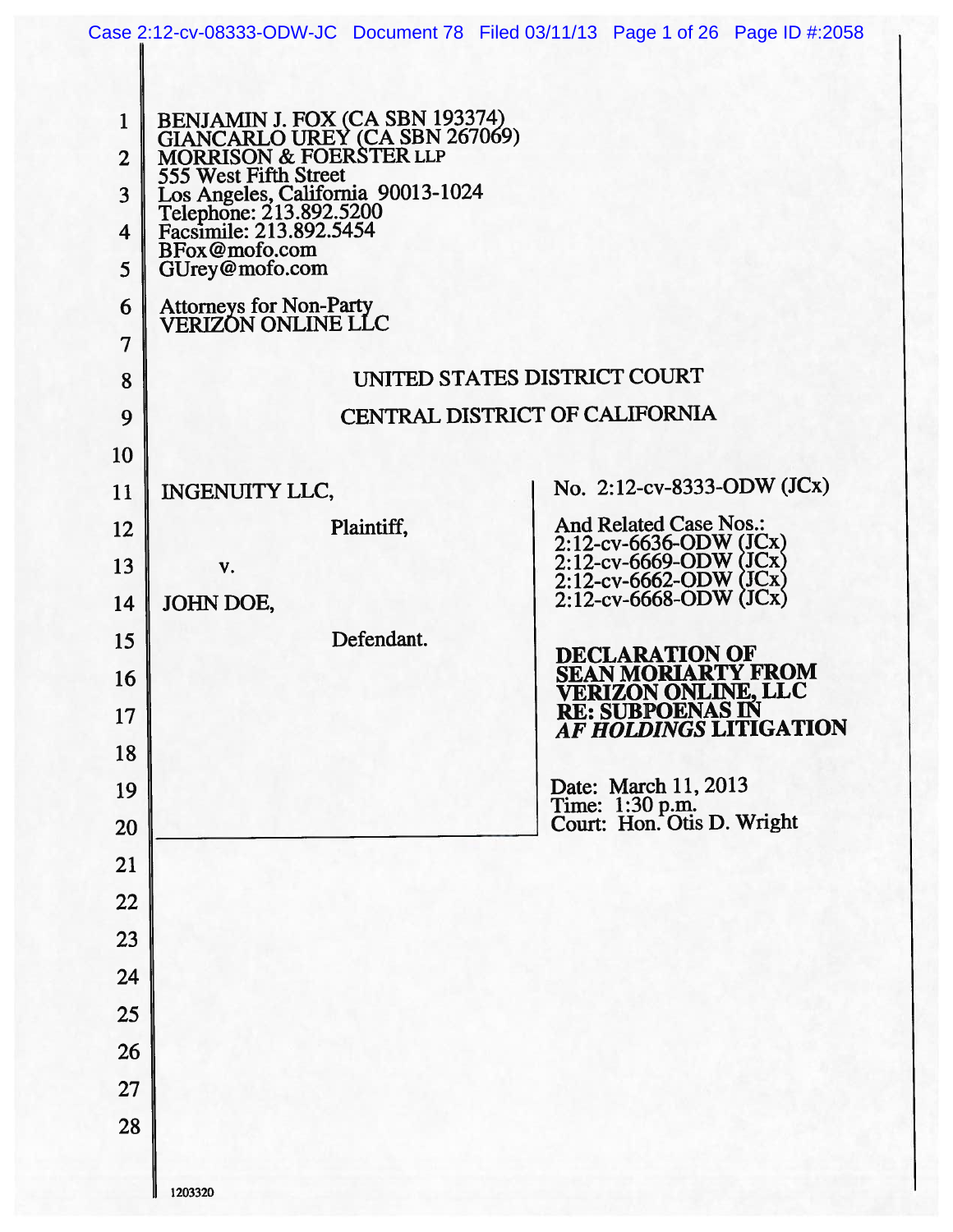$\mathbf{1}$ 

I, Sean Moriarity, state and declare:

 $\overline{2}$ I am a Manager of IP Legal Compliance for Verizon Online LLC and 1. 3 have served in that capacity since 2008. I have personal knowledge of the facts  $\overline{4}$ stated herein, and if called upon to do so, I could testify competently to them.

5  $2.$ My job responsibilities include assisting Verizon in responding to 6 third-party subpoenas issued in civil litigation. During the last two years, a 7 significant portion of my time has been devoted to responding to subpoenas issued 8 by plaintiffs who allege to be owners of sexually explicit films and are seeking the 9 personal identifying information for Verizon's Internet subscribers based on a list 10 of IP Addresses. Other Verizon employees (including in-house counsel and other 11 staff) also have been required to expend significant time and effort in responding to 12 these types of subpoenas and the legal and privacy issues that they raise.

13

3. On or about September 6, 2012, Verizon received subpoenas from 14 plaintiff AF Holdings in AF Holdings v. John Doe, C.D. Cal. Case No. 12-cv-6669 15 and AF Holdings v. John Doe, C.D. Cal. Case No. 12-cv-6636. True and correct 16 copies of these subpoenas are attached hereto as Exhibit A and Exhibit B. 17 Verizon processed these subpoenas in the ordinary course.

18 4. Based on Verizon's records, it does not appear that Verizon received 19 from AF Holdings or its counsel a copy of the Court's Order Vacating Prior Early 20 Discovery Order and Order to Show Cause dated October 19, 2012, nor does it 21 appear that Verizon received other form of notice that the subpoenas attached as 22 Exhibits A and B had been withdrawn or were invalid. If Verizon had received 23 such notice, we would not have processed these subpoenas for AF Holdings.

24 5. I have reviewed a declaration filed by Brett Gibbs in this litigation, 25 dated February 19, 2013, in which Mr. Gibbs states:

> Following receipt of the October 19,2012 Orders, I caused the Court's October 19, 2012 Orders to be served on the registered agents for service of process of Verizon Online

26

27

28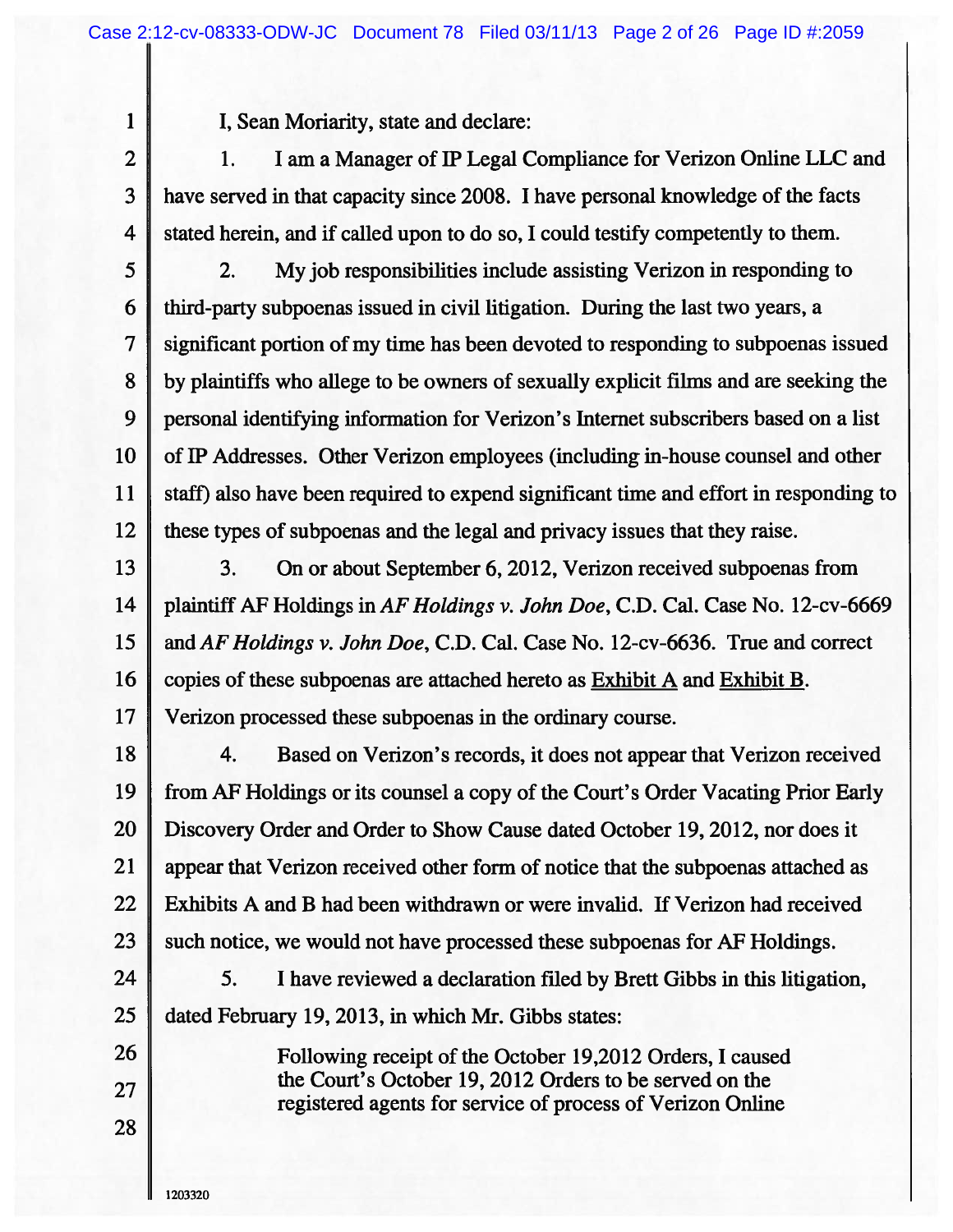| 1              | LLC to ensure that Verizon Online LLC had notice not to<br>respond to the subpoenas that had already been served. |
|----------------|-------------------------------------------------------------------------------------------------------------------|
| $\overline{2}$ |                                                                                                                   |
| 3              | (Gibbs Decl. dated Feb. 19, 2013, at [[ 21 [Dkt. 50].) Again, based on Verizon's                                  |
| 4              | records, this statement appears to be wrong.                                                                      |
| 5              | Verizon released the information responsive to AF Holdings'<br>6.                                                 |
| 6              | subpoenas in the cases identified above (case nos. 12-cv-6669 and 12-cv-6636) by                                  |
| 7              | fax to the Prenda law firm on November 7, 2012. If Verizon had received notice of                                 |
| 8              | the Court's Order dated October 19, 2012, we would not have released these                                        |
| 9              | records to Plaintiff.                                                                                             |
| 10             |                                                                                                                   |
| 11             | I declare under penalty of perjury of the laws of the United States that the                                      |
| 12             | foregoing is true and correct. Executed on March 11, 2013 in Arlington, Virginia.                                 |
| 13             |                                                                                                                   |
| 14             |                                                                                                                   |
| 15             | By:<br><b>Moriarty</b><br>Sean                                                                                    |
| 16             |                                                                                                                   |
| 17             |                                                                                                                   |
| 18             |                                                                                                                   |
| 19             |                                                                                                                   |
| 20             |                                                                                                                   |
| 21             |                                                                                                                   |
| 22             |                                                                                                                   |
| 23             |                                                                                                                   |
| 24             |                                                                                                                   |
| 25             |                                                                                                                   |
| 26             |                                                                                                                   |
| 27             |                                                                                                                   |
| 28             |                                                                                                                   |
|                |                                                                                                                   |
|                | 1203320                                                                                                           |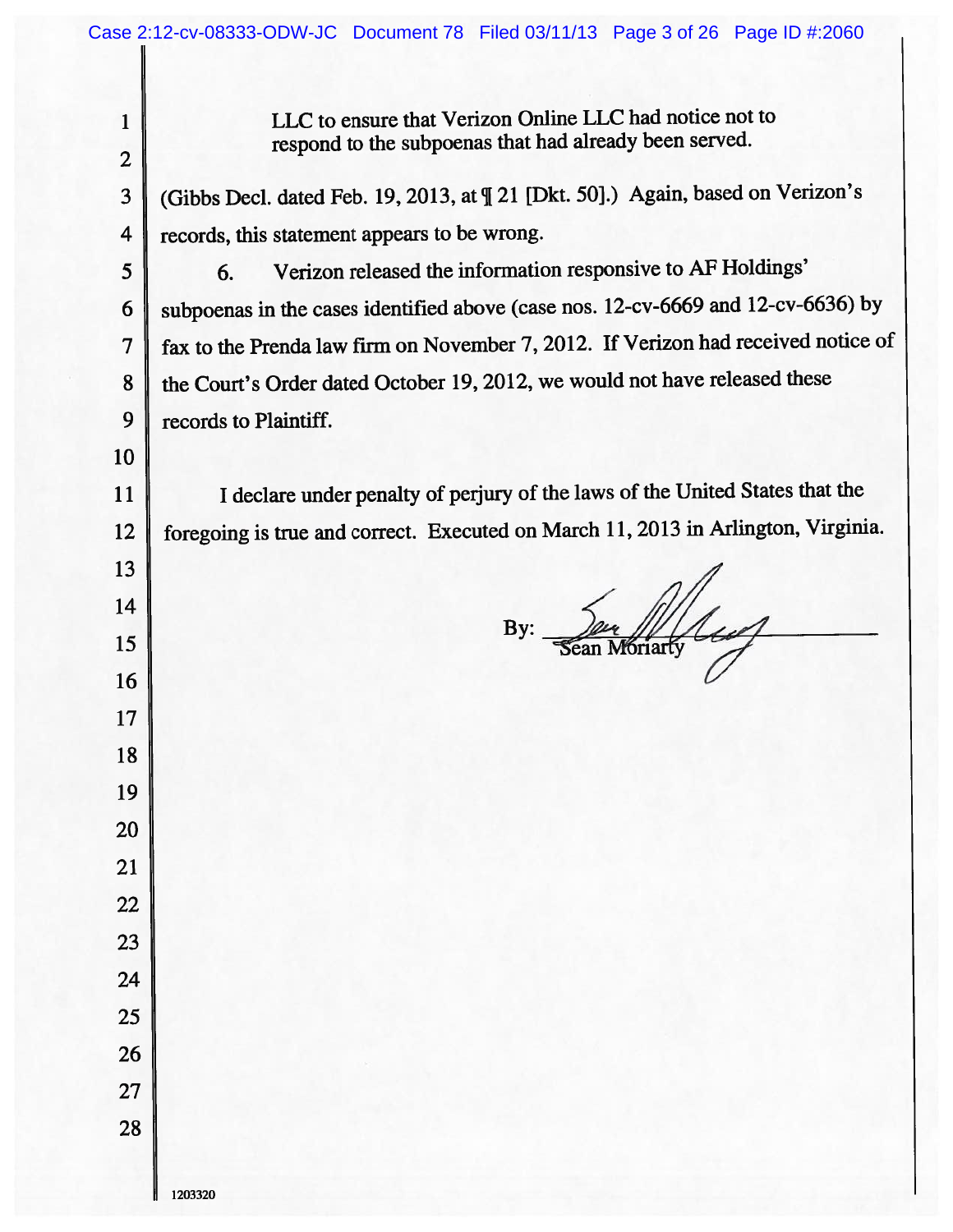Case 2:12-cv-08333-ODW-JC Document 78 Filed 03/11/13 Page 4 of 26 Page ID #:2061

# **EXHIBIT A**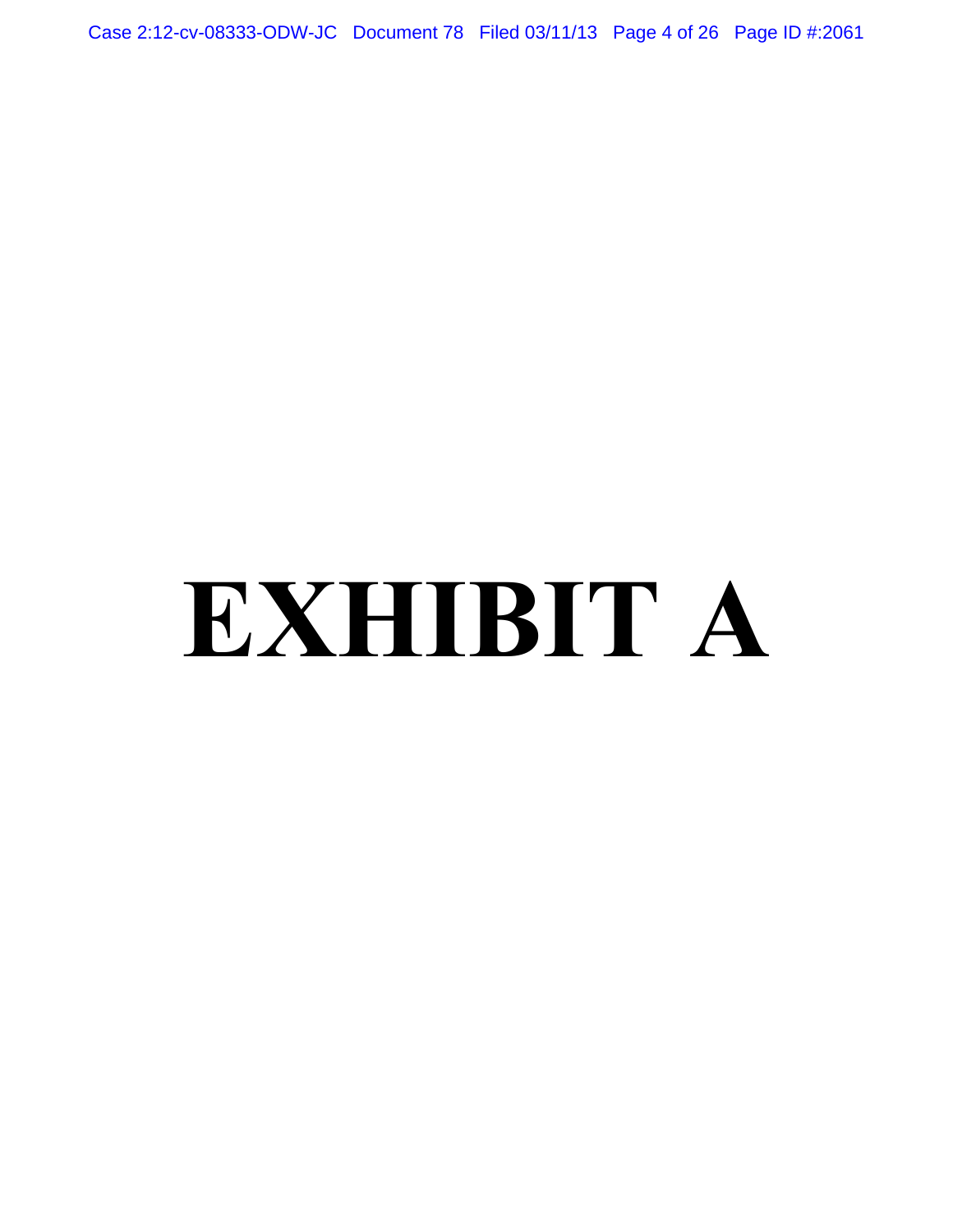

# **Service of Process** Transmittal 09/05/2012 CT Log Number 521175020

Subpoena Processing TO: Verizon Corporate Security 2701 South Johnson Street, Custodian of Record, MC: TXD01613<br>San Angelo, TX 76904

#### **Process Served in Illinois** RE:

Verizon Online LLC (Domestic State: DE) FOR:

ENCLOSED ARE COPIES OF LEGAL PROCESS RECEIVED BY THE STATUTORY AGENT OF THE ABOVE COMPANY AS FOLLOWS: AF Holdings LLC, Pltf. vs. John Doe, Oft. // To: Verizon Online LLC TITLE OF ACTION: Letter, Order, Subpoena, Attachment(s) DOCUMENT(S) SERVED: Northern District of Illinois - U.S. District Court - Eastern Division, IL COURT/AGENCY: Case # 212CV06669DMGFMO Subpoena - Email Records - Pertaining to IP Address 71.118.185.55 **NATURE OF ACTION:** C T Corporation System, Chicago, IL ON WHOM PROCESS WAS SERVED: By Process Server on 09/05/2012 at 14:21 DATE AND HOUR OF SERVICE: **Illinois JURISDICTION SERVED:** 10/08/12 at 10:00 a.m. **APPEARANCE OR ANSWER DUE:** ATTORNEY(S) / SENDER(S): Paul Duffy Prenda Law, Inc.<br>161 N. Clark St. **Suite 3200** Chicago, IL 60601<br>312-880-9160 SOP Papers with Transmittal, via Fed Ex 2 Day , 798909833184<br>SOP Papers with Transmittal, via Fax, Subpoena Processing 325-949-6916 **ACTION ITEMS:** C T Corporation System<br>Thad DiBartelo SIGNED: PER: 208 South LaSalle Street ADDRESS: Suite 814 Chicago, IL 60604<br>312-345-4336 **TELEPHONE:** 

# Page 1 of 1 / LV

Information displayed on this transmittal is for CT Corporation's<br>record keeping purposes only and is provided to the recipient for<br>quick reference. This information does not constitute a legal quick reterence. This information coes not constitute a tight<br>option as to the nature of action, the amount of damages, the<br>answer date, or any information contained in the documents<br>themaelves. Recipient is responsible fo certified mail receipts confirm receipt of package only, not contents.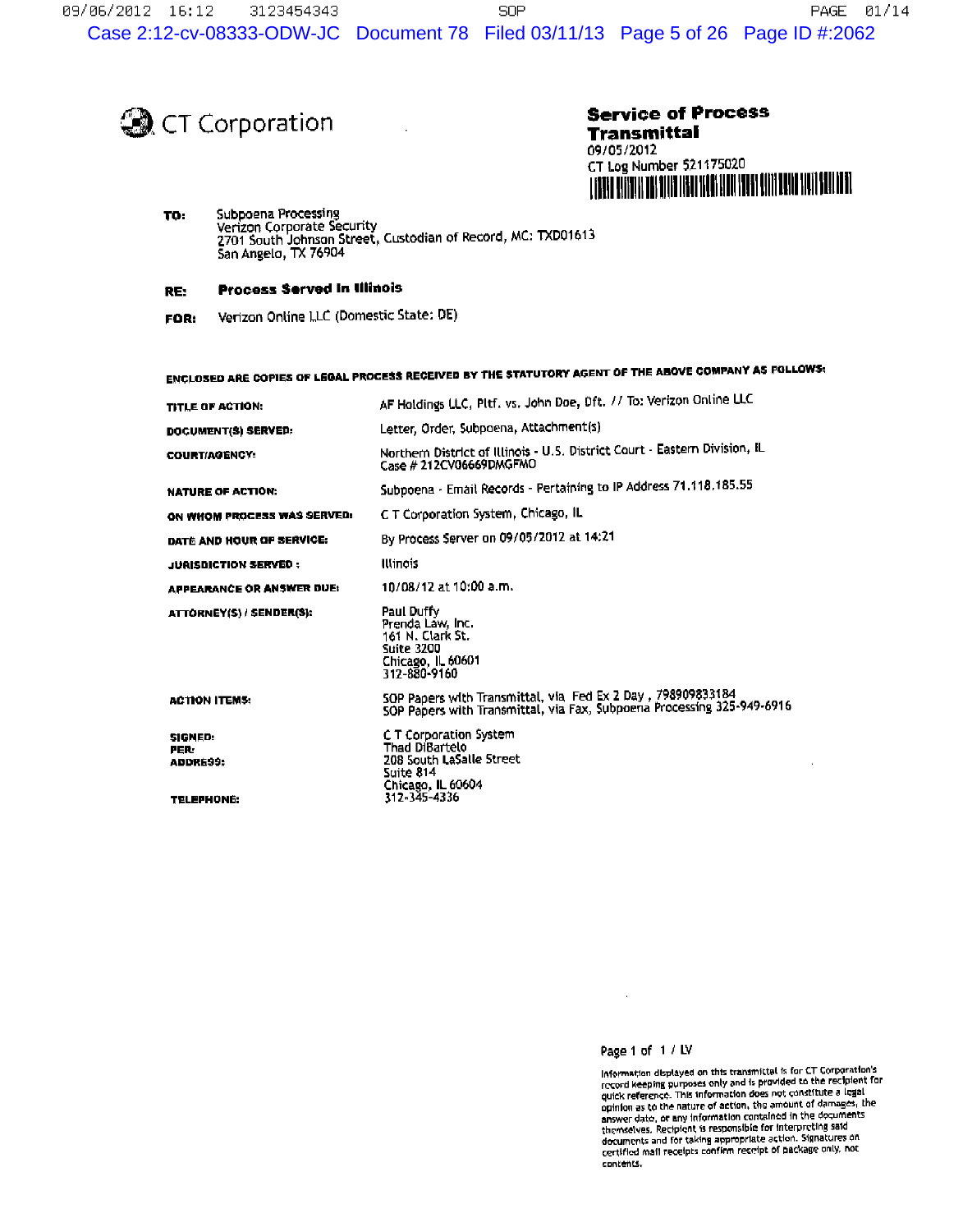

September 5, 2012

k.

# Via Hand Delivery

### AF Holdings LLC v. John Doe Re: 2:12-cv-06669-DMG-FMO

Dear Custodian of Records:

Enclosed, please find a subpoena and attachment issued in the above-referenced matter, which is currently pending in the United States District Court for the Central District of California. Specifically, our client is requesting identifying information with respect to subscriber(s) who were associated with IP addresses controlled by your organization at a given date and time. In our subpoena, we have included the IP address, Time, and Time Zone in our search requests.

We regularly receive requests from Internet Service Providers for electronic copies of the enclosed documents, which we are pleased to fulfill. To receive these documents please e-mail your request to our office at the following e-mail address:

## subpoena@wefightpiracy.com

If you have any other questions or concerns regarding this request please direct them to the above e-mail address or feel free to call our offices directly at (415) 325-5900. We will do everything in our power to minimize the burden imposed on your organization associated with our request.

Sincerely,

Prenda Law Inc. Subpoena Team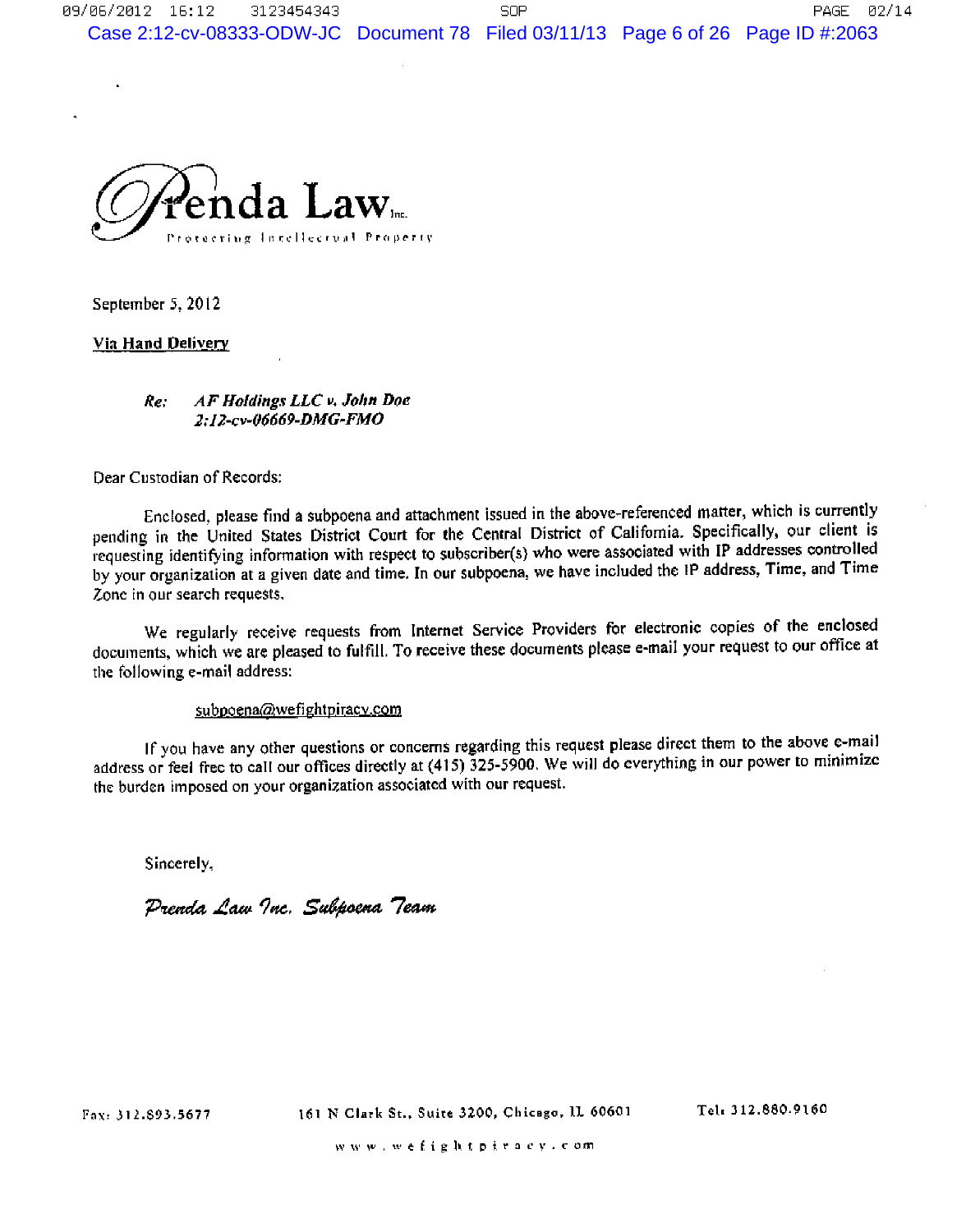Case 2:12-cv-06669-DMG-FMO Document 8 Filed 09/04/12 Page 1 of 9 Page ID #:84

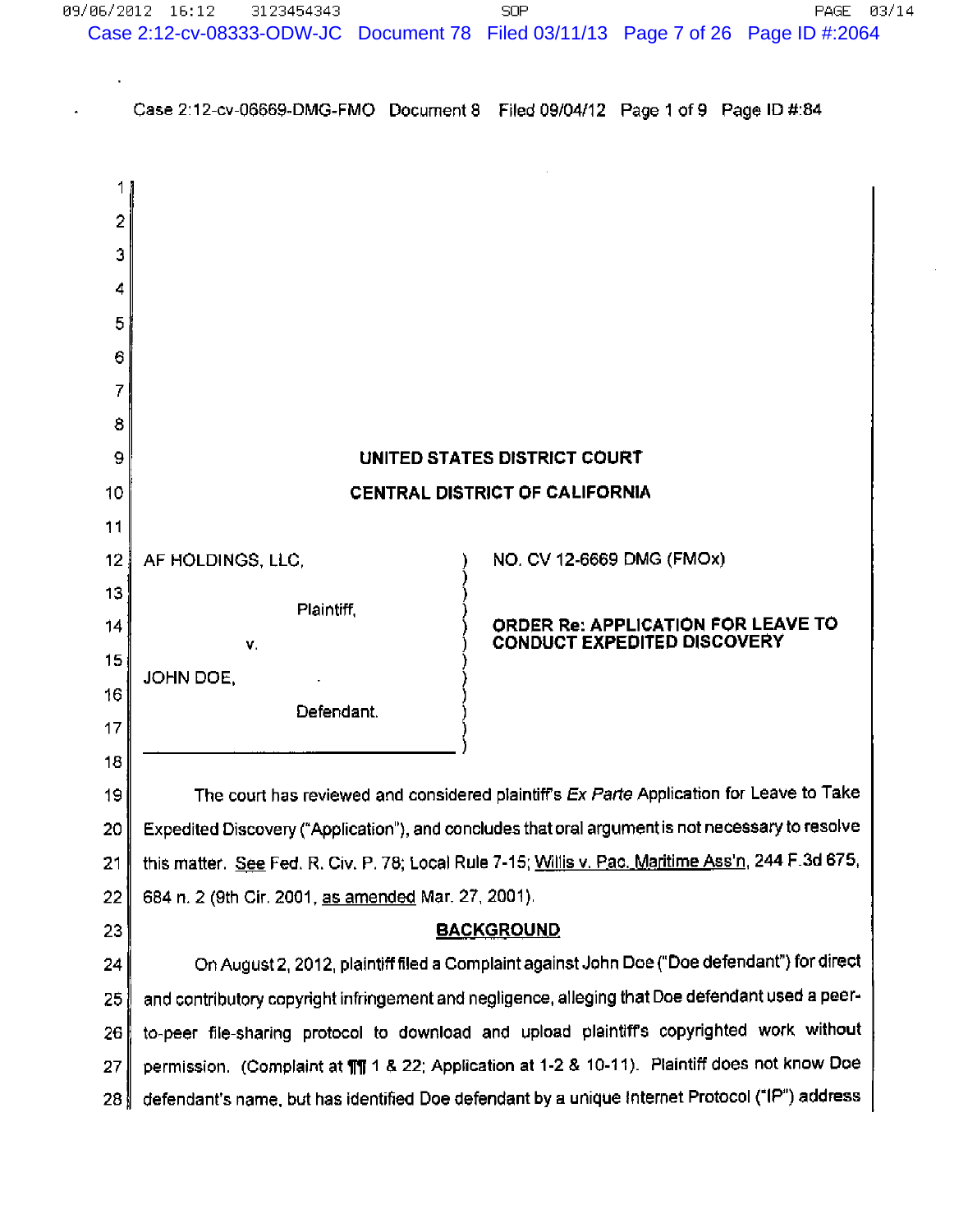Case 2:12-cv-06669-DMG-FMO Document 8 Filed 09/04/12 Page 2 of 9 Page ID #:85

 $1<sub>1</sub>$ assigned to Doe defendant on the date and time of the alleged infringing activity. (Application at  $\overline{2}$ 1-2; Declaration of Peter Hansmeier in Support of Plaintiff's Ex Parte Application for Leave to to 3. Take Expedited Discovery ("Hansmeier Decl.") at 111 16-27).

4 On August 24, 2012, plaintiff filed the instant Application to conduct discovery prior to a 5 Rule 26(f) conference to uncover the identity of the Doe defendant. (Application at 1). 6 Specifically, plaintiff's Application seeks leave to serve Rule 45 subpoenas on the Internet Service  $\overline{7}$ Provider ("ISP") that assigned Doe defendant's IP address and any related intermediary ISPs. 8. (See Application at 1; Hansmeier Decl. at ¶1 28 & 30; [Proposed] Order Granting Plaintiff's Ex 9 Parte Application for Leave to Take Expedited Discovery ("Proposed Order") at 1-2). The  $10<sub>1</sub>$ subpoenas request identifying information concerning Doe defendant, i.e., Doe defendant's name, 11 address, telephone number, e-mail address, and Media Access Control ("MAC") address. (See  $12<sub>2</sub>$ Application at 4-7; Hansmeier Decl. at ¶ 28; Proposed Order at 1-2).

 $13$ The court considers the instant Application in light of the good cause standard for expedited  $14$ discovery and First Amendment privacy concerns. See UMG Recordings, Inc. v. Does 1-4, 2006  $15<sup>1</sup>$ WL 1343597, at \*1 (N.D. Cal. 2006); Arista Records LLC v. Does 1-43, 2007 WL 4538697, \*1  $16|$ (S.D. Cal. 2007); Sony Music Entm't Inc. v. Does 1-40, 326 F. Supp.2d 556, 564 (S.D.N.Y. 2004).  $17<sub>1</sub>$ <u>DISCUSSION</u>

18 ∥  $\mathbf{L}$ GOOD CAUSE.

19 Under Rule 26(d), formal discovery is generally allowed only after "the parties have 20 conferred as required by Rule 26(f)." Fed. R. Civ. P. 26(d). However, courts may permit  $21$ expedited discovery before the Rule 26(f) conference upon a showing of good cause. Semitool, 22 Inc. v. Tokyo Electron Am., Inc., 208 F.R.D. 273, 275-76 (N.D. Cal. 2002). Good cause exists 23 "where the need for expedited discovery, in consideration of the administration of justice, outweighs the prejudice to the responding party." Id. at 276. 24

25 Here, there is good cause to grant plaintiff leave to conduct expedited discovery. First, 26 plaintiff alleges that Doe defendant copied plaintiffs copyrighted work without permission, 27 (Application at 1-2 & 10-11), and allegations of copyright infringement necessarily involve 28 irreparable harm to plaintiff. Health Ins. Ass'n. of Am, v. Novelli, 211 F.Supp.2d 23, 28 (D.D.C.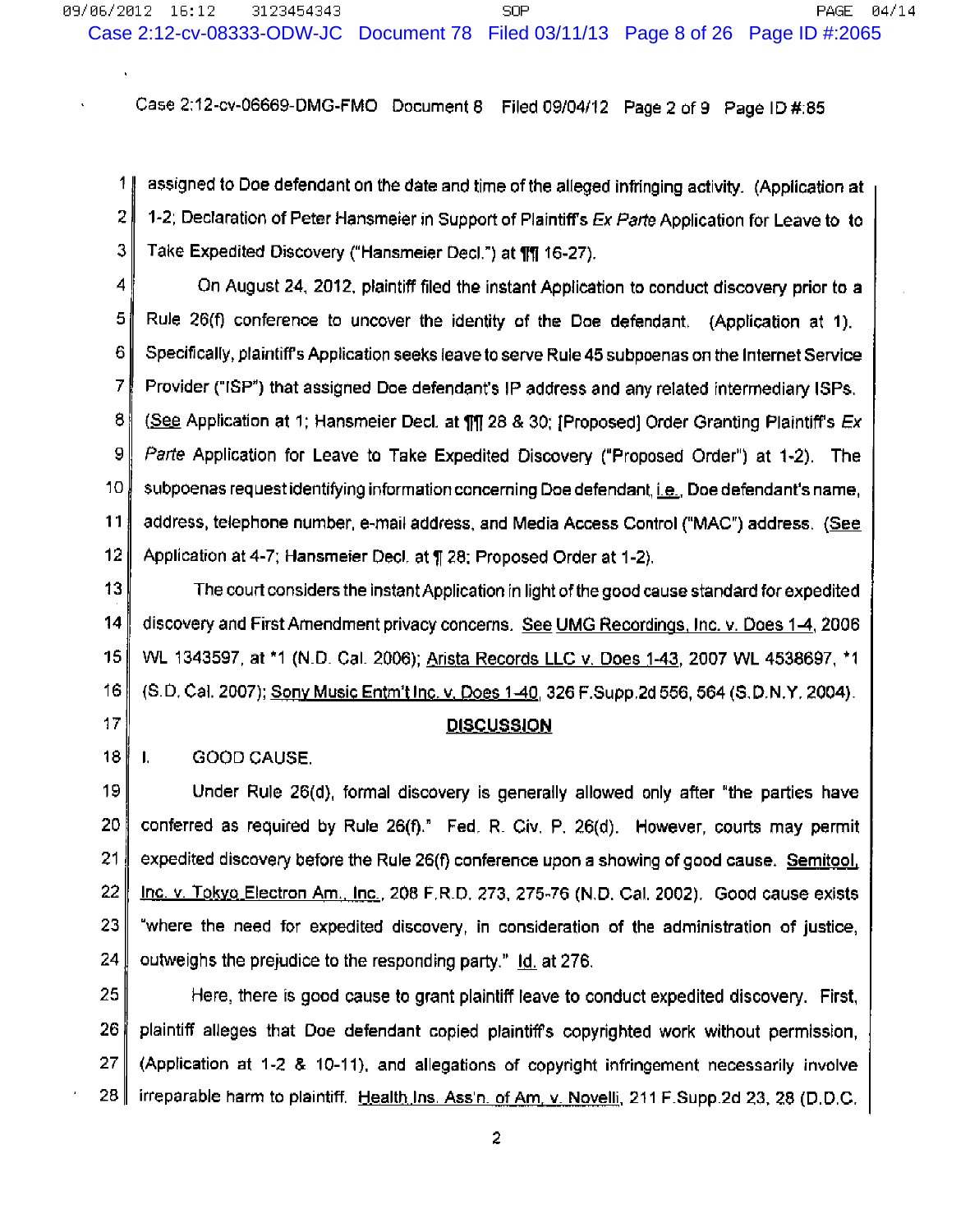Case 2:12-cv-06669-DMG-FMO Document 8 Filed 09/04/12 Page 3 of 9 Page ID #:86

11 2002) ("In copyright infringement cases, a copyright holder may be presumed to suffer irreparable 2 harm as a matter of law when his right to the exclusive use of copyrighted material is invaded[.]") 3 (internal quotation marks, brackets and citation omitted); see Arista Records, 2007 WL 4538697, \*1 (finding good cause to grant plaintiffs expedited discovery of Doe defendants' identity and 4 5. contact information based in part on plaintiffs' allegations of copyright infringement); Capitol 6 <u>Records, Inc. v. Doe, 2007 WL 2429830, at \*1 (S.D. Cal. 2007) (same); UMG Recordings, 2006</u> 7 WL 1343597, at \*1 (same).

8 Second, there is a risk that Doe defendant's ISPs will not preserve the information that 9 plaintiff seeks. (Application at 5-6; Hansmeier Decl. at ¶ 29); see Arista Records, 2007 WL  $10$ 4538697, \*1 (finding good cause to grant plaintiffs expedited discovery of Doe defendants' identity and contact information in copyright infringement case based in part on "the danger that [the ISP]  $11$ will not long preserve the information that [p]laintiffs seek[.]"); Capitol Records, 2007 WL 2429830,  $12$ at \*1 (same); UMG Recordings, 2006 WL 1343597, at \*1 (finding that "expedited discovery [of Doe  $13$ defendants' identity and contact information) is appropriate because ISPs typically retain user 14 activity logs for only a limited period, ranging from as short as a few days to a few months, before 15 16 erasing data.").

 $17$ Third, plaintiff's discovery request seeks the identity and contact information for Doe defendant associated with a unique IP address on the date and time of the alleged infringing 18 activity, (see Application at 1-2 & 4-7; Hansmeier Decl. at ¶ 28; Proposed Order at 1-2), and thus 19 is narrowly tailored "so as not to exceed the minimum information required to advance th[e] lawsuit 20 without prejudicing the [d]efendants[.]" Arista Records, 2007 WL 4538697, \*1 (finding good cause  $21$ to grant plaintiffs expedited discovery of Doe defendants' identity and contact information in 22. copyright infringement case in part because the discovery request was "narrowly tailored . . . so 23 24 as not to exceed the minimum information required to advance this lawsuit without prejudicing the [d]efendants"); see Capitol Records, 2007 WL 2429830, at \*1 (same); UMG Recordings, 2006 WL 25 1343597, at \*1 (N.D. Cal. 2006) (finding good cause to grant plaintiffs expedited discovery of Doe 26 27 defendants' names and contact information in copyright infringement case).

 $28$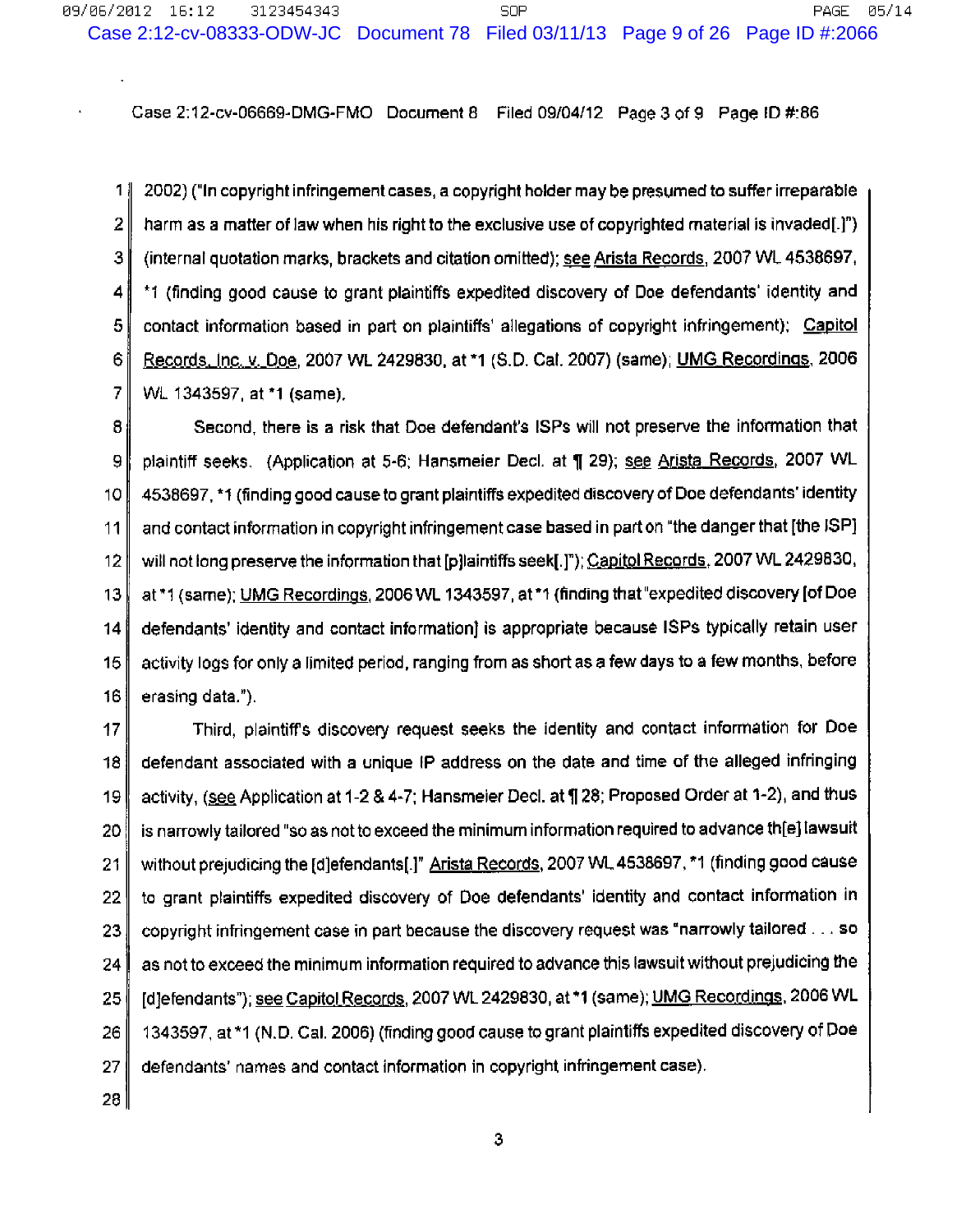Case 2:12-cv-06669-DMG-FMO Document 8 Filed 09/04/12 Page 4 of 9 Page ID #:87

 $11$ Finally, without expedited discovery, plaintiff cannot identify Doe defendant, and thus 2 cannot pursue its lawsuit to protect its copyrighted works from infringement. See Arista Records, 3 2007 WL 4538697, \*1 (finding good cause to grant plaintiffs expedited discovery of Doe 4 defendants' identity and contact information in copyright infringement case in part because "the 5 expedited discovery requested will substantially contribute to moving this case forward[ and]... 6 y without such discovery, [p]laintiffs cannot identify the Doe [d]efendants, and thus cannot pursue  $\overline{7}$ their lawsuit to protect their copyrighted works from infringement."); see Capitol Records, 2007 WL 8 2429830, at \*1 (same); UMG Recordings, 2006 WL 1343597, at \*1 (finding good cause to grant 9 plaintiffs expedited discovery where "[p]laintiffs have no other way to obtain [Doe defendants' 10 names and contact information], which is necessary to advance the lawsuit by enabling [p]laintiffs  $11$ to effect service of process[, and where p]ostponing disclosure of information until the normal  $12<sub>2</sub>$ course of discovery is not an option . . . because, without disclosure of [said] information, the 13 litigation cannot proceed to that stage.").

 $|4|$ Accordingly, good cause exists for granting plaintiff leave to conduct expedited discovery  $15<sup>1</sup>$ of Doe defendant's identity and contact information. See Arista Records, 2007 WL 4538697, \*1; 16 Capitol Records, 2007 WL 2429830, at \*1; UMG Recordings, 2006 WL 1343597, at \*1; UMG  $17$ Recordings v. John Doe, 2008 WL 2949427, at \*1 (N.D. Cal. 2008).

18 扎. FIRST AMENDMENT.

19 A person who uses the Internet to download or distribute copyrighted material without 20 permission is entitled to "some level of First Amendment protection." See Sony Music Entm't Inc.  $21$ v. Does 1-40, 326 F.Supp.2d 556, 564 (S.D.N.Y. 2004) (internal quotation marks and citation 22 omitted); see id. ("[T]he use of P2P file copying networks to download, distribute, or make 23 available for distribution copyrighted sound recordings, without permission, . . . qualifies as 24 speech, but only to a degree."). Accordingly, in balancing any First Amendment interest Doe 25 defendant may possess in anonymous speech against the need for disclosure, courts consider 26 the following factors: (1) whether any of plaintiff's claims can withstand a motion to dismiss, see 27 Seescandy, 185 F.R.D. at 579-80; (2) the specificity of the discovery request, see id, at 578 & 580; 28 Sony Music, 326 F.Supp.2d at 565; (3) the absence of alternative means to obtain the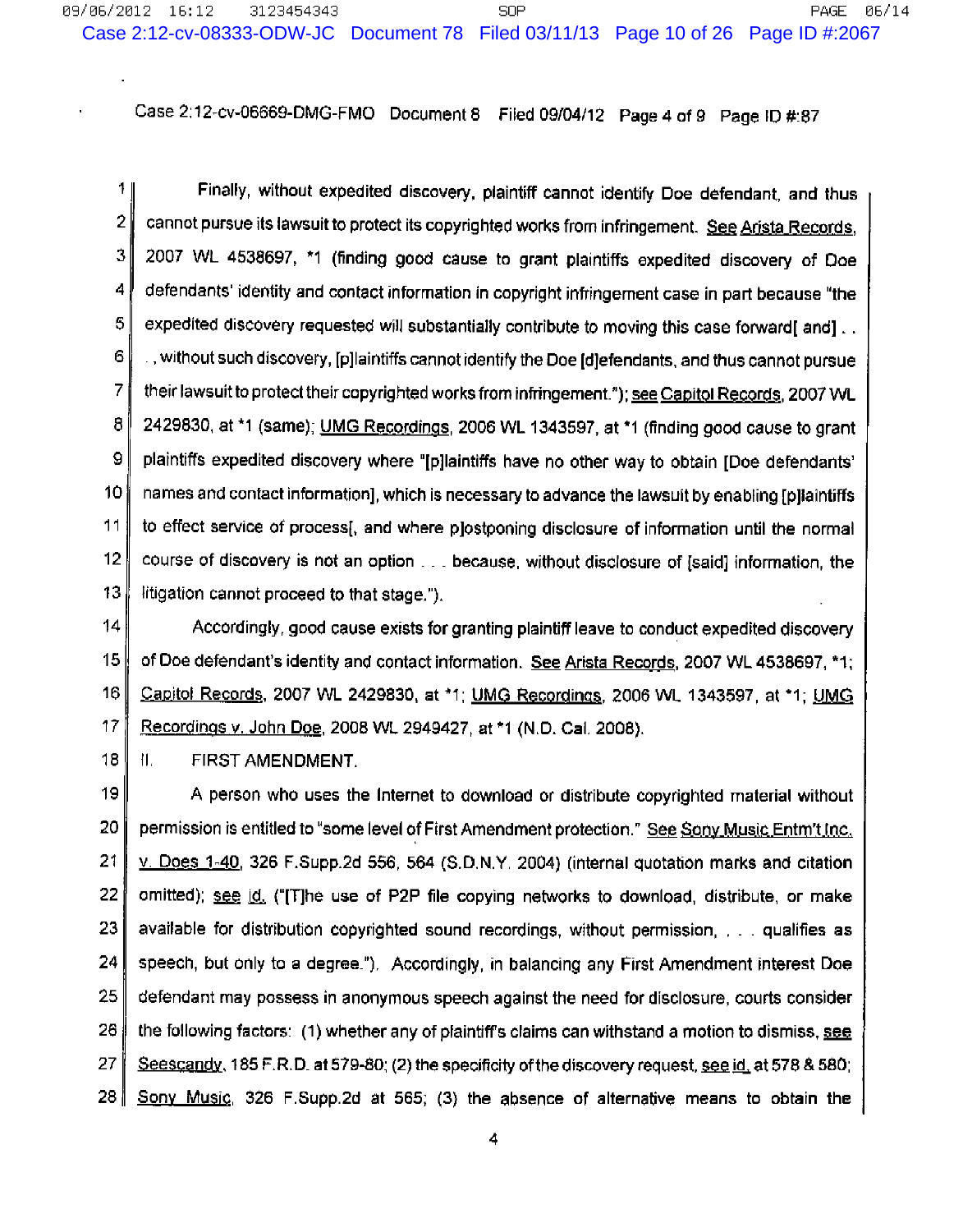Case 2:12-cv-06669-DMG-FMO Document 8 Filed 09/04/12 Page 5 of 9 Page ID #:88

1 | subpoenaed information, see Seescandy, 185 F.R.D. at 579; Sony Music, 326 F.Supp.2d at 565; 2 (4) the need for the subpoenaed information to advance the claim, see Sony Music, 326 3 F.Supp.2d at 565; and (5) the speaker's expectation of privacy. See id.

Here, each of the five factors weighs in favor of disclosing Doe defendant's identifying 4 information in compliance with plaintiff's subpoena. First, plaintiff alleges sufficient facts to 5 6 withstand a motion to dismiss on its copyright infringement claim. To withstand a motion to 7 dismiss pursuant to Rule 12(b)(6), plaintiff must proffer "enough facts to state a claim to relief that is plausible on its face," Bell Atl. Corp. v. Twombly (Twombly), 550 U.S. 544, 570, 127 S.Ct. 1955, 8. 1974 (2007); accord Ashcroft v. Igbal (Igbal), 556 U.S. 662, 678, 129 S.Ct. 1937, 1949 (2009). 9 "A claim has facial plausibility when the plaintiff pleads factual content that allows the court to draw 10 the reasonable inference that the defendant is liable for the misconduct alleged." Igbal, 556 U.S. 11 at 678, 129 S.Ct. at 1949; Cook v. Brewer, 637 F.3d 1002, 1004 (9th Cir. 2011). Although the  $12<sub>2</sub>$ plaintiff must provide "more than labels and conclusions, and a formulaic recitation of the elements  $13$ of a cause of action will not do," Twombly, 550 U.S. at 555, 127 S.Ct. at 1965; accord lobal, 556 14 U.S. at 678, 129 S.Ct. at 1949, "[s]pecific facts are not necessary; the [pleadings] need only give  $15<sub>1</sub>$ the defendant[s] fair notice of what the . . . claim is and the grounds upon which it rests." Erickson 16 v. Pardus, 551 U.S. 89, 93, 127 S.Ct. 2197, 2200 (2007) (per curiam) (internal quotation marks  $17$ and citations omitted); accord Twombly, 550 U.S. at 555, 127 S.Ct. at 1964. In considering 18 whether to dismiss a complaint, the court must accept the allegations of the complaint as true. 19 Erickson, 551 U.S. at 93-94, 127 S.Ct. at 2200; Albright v. Oliver, 510 U.S. 266, 267, 114 S.Ct. 20 21 807.810 (1994).

ł

To establish copyright infringement under 17 U.S.C. § 101, et seq., "two elements must be 22 proven: (1) ownership of a valid copyright, and (2) copying of constituent elements of the work 23 that are original." Feist Publ'n, Inc. v. Rural Tel. Serv. Co., 499 U.S. 340, 361, 111 S.Ct. 1282, 24 1296 (1991); see 17 U.S.C. §§ 106(1) & (3)-(5) (a copyright owner has the exclusive right to 25 reproduce, distribute, display and/or perform the copyrighted work). Here, plaintiff alleges it owns 26 a valid copyright, (Complaint at 111 18-19), and the results of plaintiff's forensic investigation show 27 that Doe defendant, using a specific IP address identified in plaintiff's Complaint, reproduced and 28 I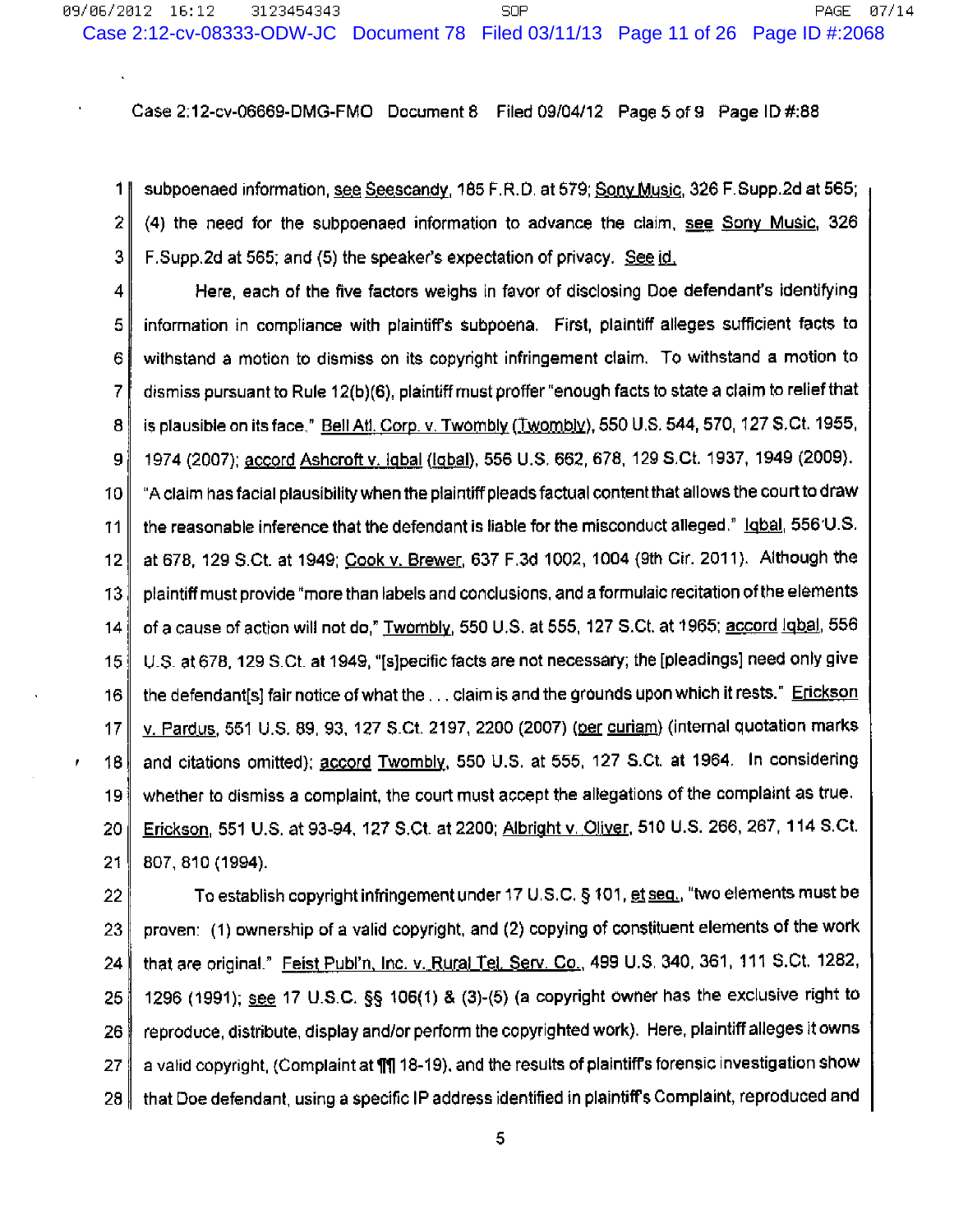Case 2:12-cv-06669-DMG-FMO Document 8 Filed 09/04/12 Page 6 of 9 Page ID #:89

distributed plaintiff's copyrighted work without plaintiff's permission. (See id. at 122; Hansmeier  $\mathbf{1}$ 2 Decl. at fiff 16-27); Feist Publ'n, 499 U.S. at 361, 111 S.Ct. at 1296; 17 U.S.C. §§ 106(1) & (3)-(5). 3 Under the circumstances, plaintiff's allegations are sufficient to "give [Doe defendant] fair notice 4 of what the ... claim is and the grounds upon which it rests." Erickson, 551 U.S. at 93, 127 S.Ct. 5 at 2200.

6. Second, as previously discussed, see supra at § 1., plaintiff here seeks identifying  $\overline{7}$ information about a particular ISP subscriber, i.e., the user of the IP addresses listed in plaintiff's 8 Complaint, based on specific times and dates when the alleged infringing activity took place. 9 (Application at 1-2; Hansmeier Decl. at 111 16-27); Sony Music, 326 F.Supp.2d at 566 (finding 10 plaintiffs' need for disclosure outweighed Doe defendants' First Amendment right to remain  $11$ anonymous in part because plaintiffs' discovery request sought identifying information about  $12<sub>12</sub>$ "particular (ISP) subscribers, based on the specific times and dates when [the infringing activity  $13$ allegedly took place].") (citations omitted). In addition, the IP addresses were each traced to a  $14$ physical address located within the State of California, (Complaint at ¶ 6), "which indicates that 15 the Court likely has jurisdiction over defendant[]." Seescandy, 185 F.R.D. at 579. In short, 16 plaintiff's "discovery request is . . . sufficiently specific to establish reasonable likelihood that the  $17$ discovery request would lead to identifying information that would make possible service upon [a] 18 particular defendant[] who could be sued in federal court." Sony Music, 326 F.Supp.2d at 566  $19$ (citations omitted); First Time Videos, LLC v. Does 1-500, 276 F.R.D. 241, 249 (N.D. III, 2011) 20 ("[Plaintiff]'s discovery request is sufficiently specific to establish reasonable likelihood that it will 21 lead to identifying information that would make service possible upon those Doe Defendants who 22 could be sued in federal court[]" where plaintiff "seeks the identifying information for particular 23 Internet users who allegedly downloaded their copyrighted material . . . at specific times and  $dates[]')$ . 24

25 Third, plaintiff has detailed the steps it has taken to learn Doe defendant's true identity, 26 including identifying the specific instances of unauthorized reproduction and distribution of 27 plaintiff's copyrighted works, obtaining the IP address allegedly responsible for the infringing 28. activity, and tracing the IP address to a specific ISP and an approximate geographical location.

6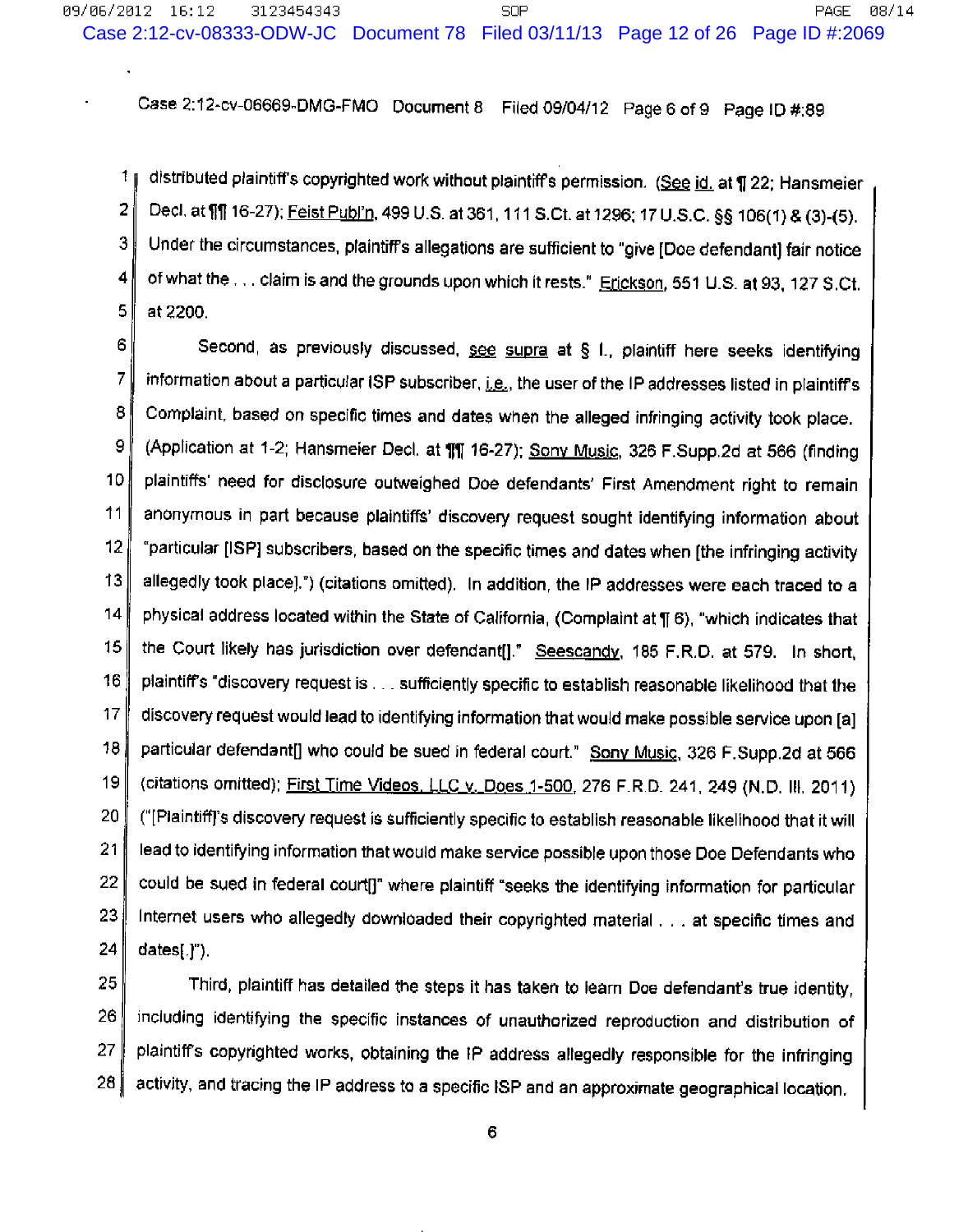Case 2:12-cv-06669-DMG-FMO Document 8 Filed 09/04/12 Page 7 of 9 Page ID #:90

 $11$ (See Hansmeier Decl. at 111 16-28; Complaint at 1 6); Sony Music, 326 F.Supp.2d at 566 (finding  $\overline{2}$ that "[p]laintiffs have also established that they lack other means to obtain the subpoenaed з. information" when plaintiffs indicated they had "us[ed] a publicly available database to trace the 4 IP address for each defendant, based on the times of infringement.") (citations omitted); see id. 5. at 564-65 ("[T]he absence of alternative means to obtain the subpoenaed information[]" weighs 6 in favor of granting discovery of identifying information concerning an anonymous defendant.).

7 Fourth, as previously discussed, see supra at § I., there is clearly an essential need for the 8 subpoenaed information since "[a]scertaining the identit[y] and residence[] of . . . [Doe defendant] 9 is critical to plaintiff['s] ability to pursue litigation, for without this information, plaintiff[] will be 10 unable to serve process." Sony Music, 326 F. Supp. 2d at 566 (finding plaintiffs' need for disclosure  $11$ outweighed Doe defendants' First Amendment right to remain anonymous in part because  $12<sup>°</sup>$ "[p]laintiff [sic] have . . . demonstrated that the subpoenaed information is centrally needed for  $13<sup>°</sup>$ plaintiffs to advance their copyright infringement claims.").

 $14$ Finally, internet subscribers do not have a reasonable expectation of privacy in their 15 subscriber information as they have already conveyed such information to their ISPs. See London 16 y. Does 1-4, 279 Fed.Appx. 513, 514-15 (9th Cir. 2008) (unpublished disposition) (affirming denial  $17<sub>1</sub>$ of motion to quash civil subpoena to ISP to reveal owner of email accounts because "exposure 18 of some identifying data does not violate the First Amendment[]"); Doe v. S.E.C., 2011 WL 19. 4593181, at \*3 (N.D. Cal. 2011) (noting that disclosure of identifying information freely 20 communicated to a third party "is routinely ordered by courts.") (internal quotation marks and 21 citation omitted); Guest v. Leis, 255 F.3d 325, 335-36 (6th Cir. 2001) ("Individuals generally lose 22 a reasonable expectation of privacy in their information once they reveal it to third parties."); First 23. Time Videos, 276 F.R.D. at 249 ("Internet subscribers do not have a reasonable expectation of 24 privacy in their subscriber information as they have already conveyed such information to their 25  $ISPs$ .").

26 Moreover, where, as here, alleged illegal conduct is involved, individuals have only a 27 minimal expectation of privacy. See Arista Records, LLC v. Does 1-19, 551 F.Supp.2d 1, 9 28 (D.D.C. 2008) ("Not surprisingly, courts have routinely held that a defendant's First Amendment

 $\overline{7}$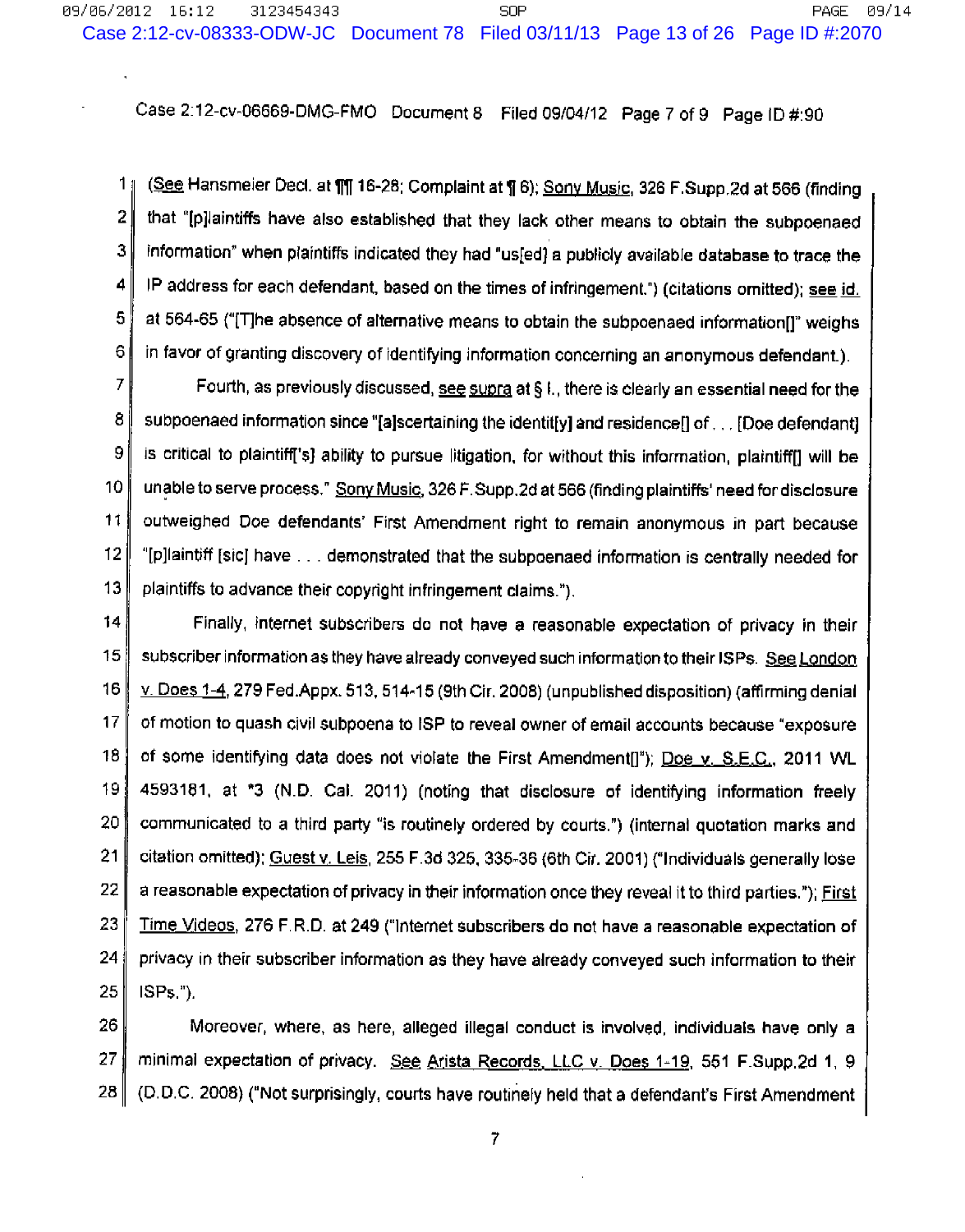Case 2:12-cv-06669-DMG-FMO Document 8 Filed 09/04/12 Page 8 of 9 Page ID #:91

 $1<sub>1</sub>$ privacy interests are exceedingly small where the 'speech' is the alleged infringement of  $\overline{2}$ copyrights."); Sony Music, 326 F.Supp.2d at 566 ("[D]efendants have little expectation of privacy 3. in downloading and distributing copyrighted songs without permission[.]") (citation and footnote 4 omitted); Gen. Bd. of Global Ministries, 2006 WL 3479332, at \*1-2 & 5 (Unknown defendant 5 alleged to have intruded upon employer's email system and used employee's email account to 6 send fictitious messages of termination to other employees has "a minimal expectation of privacy  $\overline{7}$ in the alleged tortious conduct set forth in the petition.").

8 Taken together, these five factors suggest that the Doe defendant's First Amendment right 9 to anonymous speech over the internet must give way to plaintiff's right to discovery. See Sony  $10<sub>10</sub>$ Music, 326 F.Supp.2d at 567; Arista Records, 551 F.Supp.2d at 8-9.

 $11$ This Order is not intended for publication. Nor is it intended to be included in or  $12<sub>2</sub>$ submitted to any online service such as Westlaw or Lexis.

 $13$ 

Based on the foregoing, IT IS ORDERED THAT:

 $14$ 1. Plaintiff's Ex Parte Application for Leave to Take Expedited Discovery (Document  $15<sup>1</sup>$ No. 6) is granted to the extent set forth below.

 $16$  $2.$ Plaintiff may serve immediate discovery on Verizon Internet Services and any related 17 intermediary ISPs (collectively, "the Entities") to obtain the identity of Doe defendant by serving 18 a subpoena pursuant to Rule 45 that seeks information sufficient to identify Doe defendant. 19 including Doe defendant's name, address, telephone number, e-mail address, and MAC address.

20 З. If the Entities and/or Doe defendant wish(es) to file a motion to quash the subpoena 21 or to serve objections, they(s/he) must do so before the return date of the subpoena, which shall 22 be no less than twenty-one (21) days from the date of service of the subpoena. Among other 23 things, the Entities may use this time to notify the person(s) in question.

24  $III$ 

25 4. The Entities shall preserve any subpoenaed information or materials pending 26 compliance with the subpoena or resolution of any timely objections and/or motions to quash.

27 5. Plaintiff shall serve a copy of this Order on the Entities when it serves the subpoena.

28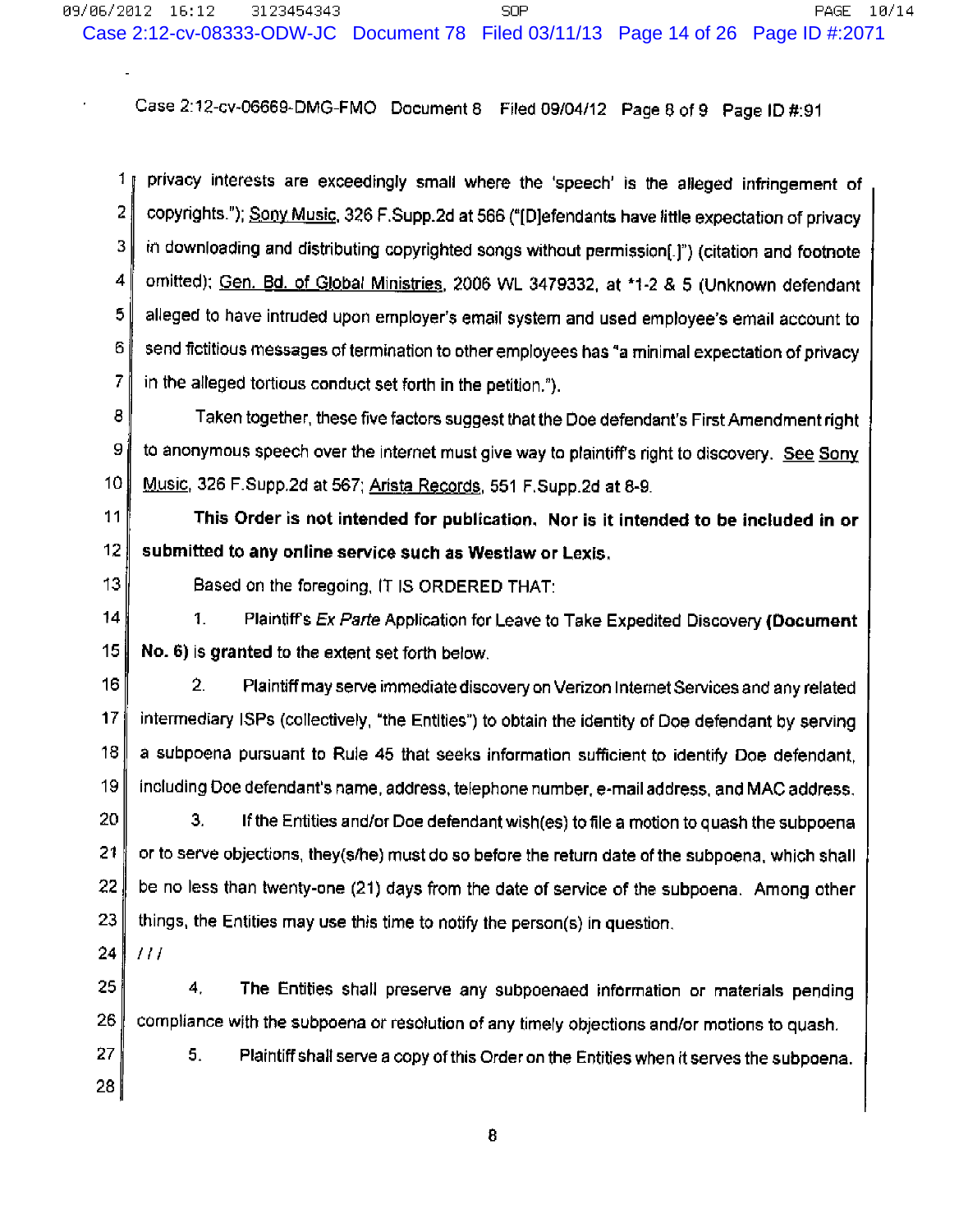Case 2:12-cv-06669-DMG-FMO Document 8 Filed 09/04/12 Page 9 of 9 Page ID #:92

l,

 $\hat{\mathbf{r}}$ 

| 1 (              | 6.<br>Any information disclosed to plaintiff in response to the Rule 45 subpoenas must be              |
|------------------|--------------------------------------------------------------------------------------------------------|
| $\boldsymbol{2}$ | used by plaintiff solely for the purpose of protecting plaintiff's rights in pursuing this litigation. |
| 3                | Dated this 4th day of September, 2012.                                                                 |
| 4                | <u>/s/</u>                                                                                             |
| 5                | Fernando M. Olguin<br>United States Magistrate Judge                                                   |
| 6                |                                                                                                        |
| $\overline{7}$   |                                                                                                        |
| 8                |                                                                                                        |
| 9                |                                                                                                        |
| 10               |                                                                                                        |
| 11               |                                                                                                        |
| $12 \,$          |                                                                                                        |
| 13               |                                                                                                        |
| 14               |                                                                                                        |
| 15               |                                                                                                        |
| 16               |                                                                                                        |
| 17               |                                                                                                        |
| 18               |                                                                                                        |
| 19               |                                                                                                        |
| 20               |                                                                                                        |
| 21               |                                                                                                        |
| 22               |                                                                                                        |
| 23               |                                                                                                        |
| 24               |                                                                                                        |
| 25               |                                                                                                        |
| 26               |                                                                                                        |
| 27               |                                                                                                        |
| 28               |                                                                                                        |
|                  |                                                                                                        |

 $\frac{1}{2}$  ,  $\frac{1}{2}$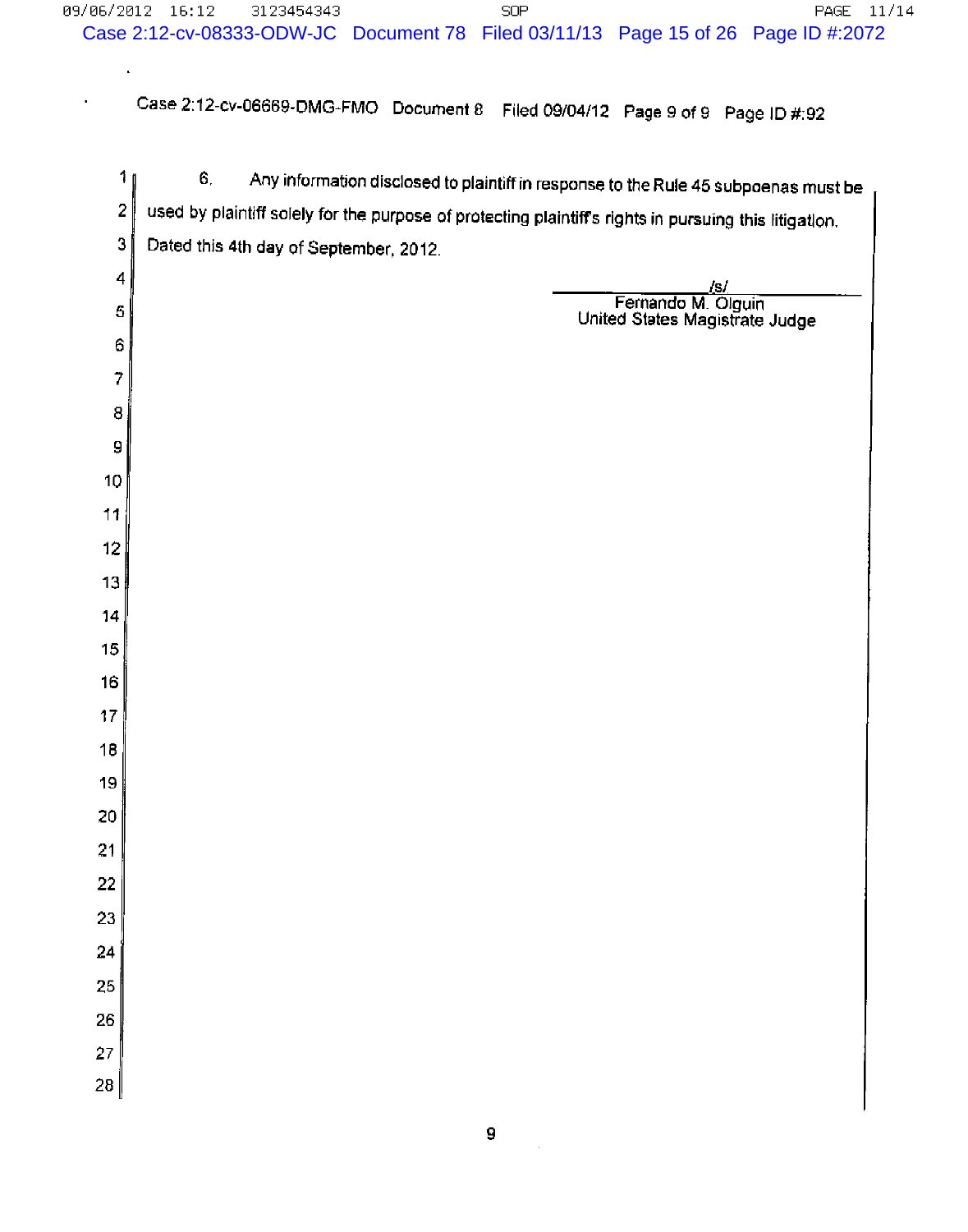AO 88B (Rev. 06/09) Subpoens to Produce Documents, Information, or Objects or to Permit Inspection of Premises in a Civil Action

# **UNITED STATES DISTRICT COURT**

for the

Northern District of Illinois

Ĩ, ٦

 $\mathcal{E}$ 

 $\mathcal{C}$ 

J.

ħ

| AF HOLDINGS LLC |  |
|-----------------|--|
| Plainniff       |  |
| ν.              |  |
| JOHN DOE        |  |
|                 |  |

Defendant

2:12-cv-06669-DMG-FMO Civil Action No.

(If the action is pending in another district, state where: Central District of California Ĭ.

# SUBPOENA TO PRODUCE DOCUMENTS, INFORMATION, OR OBJECTS OR TO PERMIT INSPECTION OF PREMISES IN A CIVIL ACTION

To: Subpoena Compliance/Custodian of Records: Verizon Online LLC c/o C T Corporation System; 208 S. LaSalle St. Ste. 814, Chicago, IL 60604-1101.

of Production: YOU ARE COMMANDED to produce at the time, date, and place set forth below the following documents, electronically stored information, or objects, and permit their inspection, copying, testing, or sampling of the material: In accordance with the conditions in the attached order, provide the name, current (and permanent)

addresses, telephone numbers, e-mail addresses and Media Access Control addresses of all persons whose IP addresses are listed in the attached spreadsheet. We will be pleased to provide data to you in the most efficient and cost effective format if you let us know what your preferred format is.

| Place: Prenda Law Inc.                          | 'Date and Time:     |
|-------------------------------------------------|---------------------|
| 161 N Clark St. Suite 3200<br>Chicago, IL 60601 | 10/08/2012 10:00 am |

 $\Box$  Inspection of Premises: YOU ARE COMMANDED to permit entry onto the designated premises, land, or other property possessed or controlled by you at the time, date, and location set forth below, so that the requesting party may inspect, measure, survey, photograph, test, or sample the property or any designated object or operation on it.

| The community of<br>Place: | Date and Time: |
|----------------------------|----------------|
|                            |                |
|                            | --------       |

The provisions of Fed. R. Civ. P. 45(c), relating to your protection as a person subject to a subpoena, and Rule 45 (d) and (e), relating to your duty to respond to this subpoena and the potential consequences of not doing so, are attached.

Date: 09/05/2012

**CLERK OF COURT** 

**OR** 

 $\mathscr{L}$ a fl

Signature of Clerk or Deputy Clerk

Allorney's signature

The name, address, e-mail, and telephone number of the attorney representing (name of party)

AF Holdings LLC

, who issues or requests this subpoena, are:

Paul Duffy, Prenda Law, Inc.; 161 N. Clark St. Suite 3200, Chicago IL 60601; paduffy@wefightpiracy.com; (415) 325-5900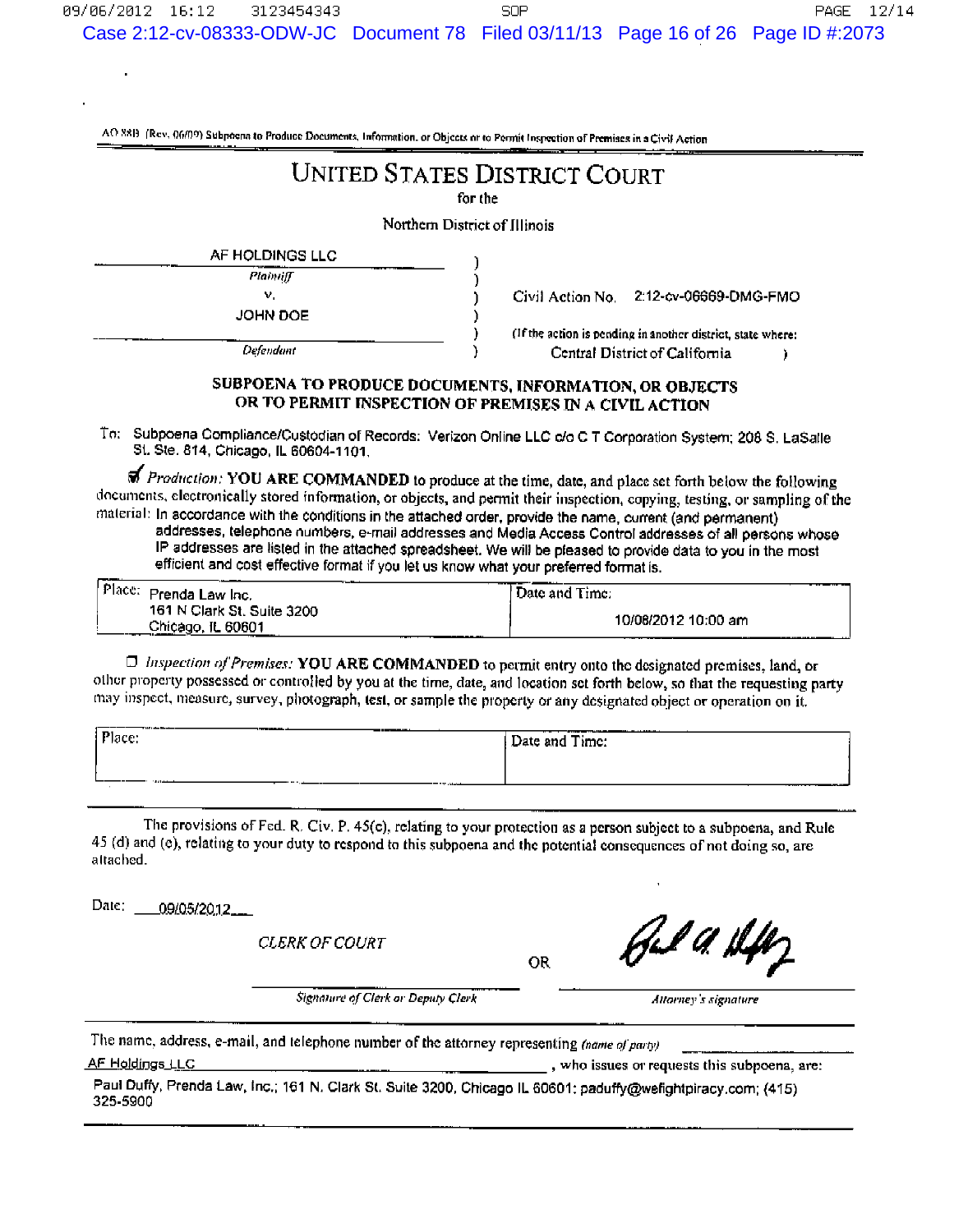# SUBPOENA ATTACHMENT

÷,

 $\hat{\mathbf{v}}$ 

 $\hat{\mathbf{r}}$ 

The times listed below are in Coordinated Universal Time (UTC)

| IIP Address    | [Date/Time (UTC)     |
|----------------|----------------------|
| 171.118.185.55 | 2012-07-05 08:46:121 |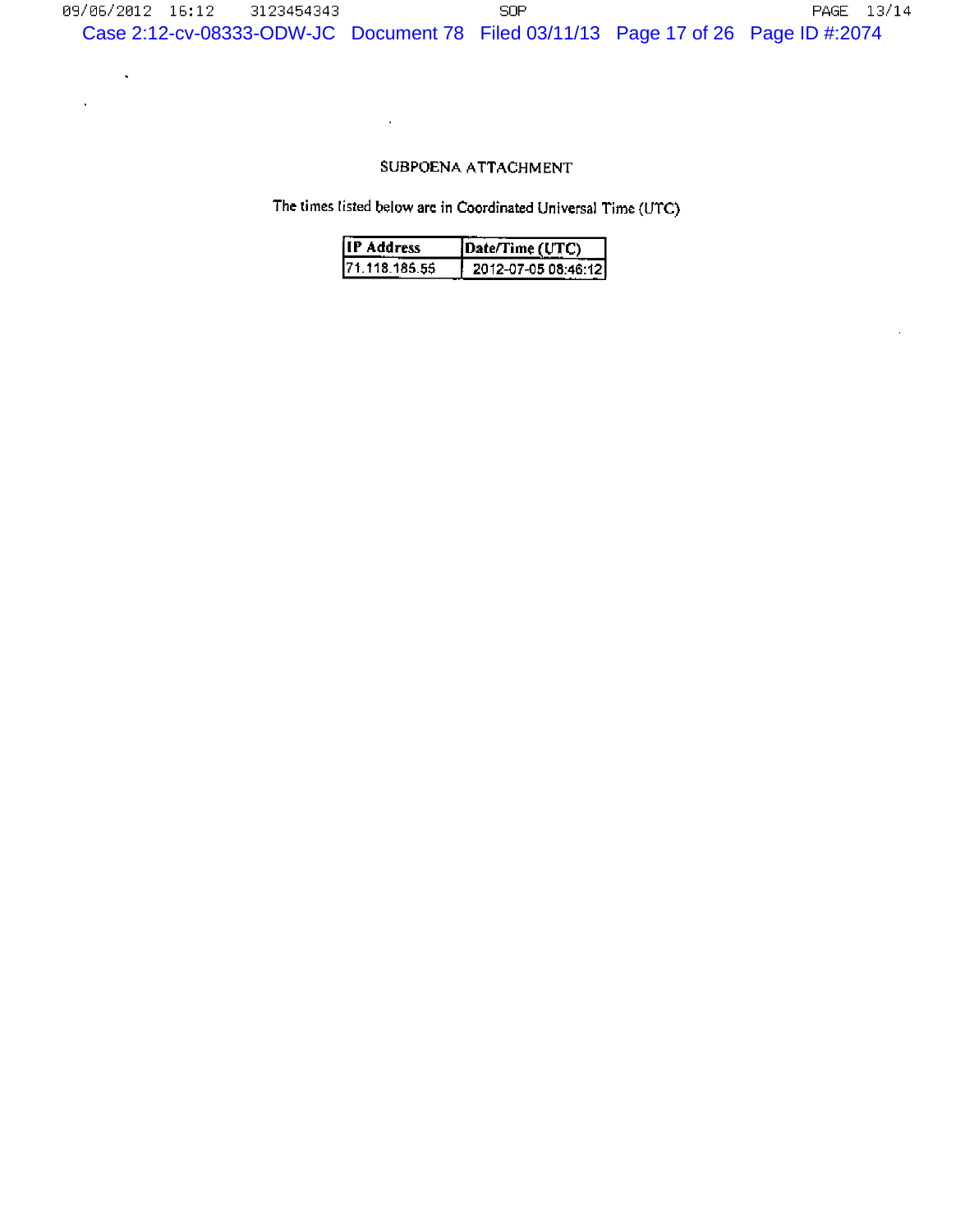AO 88B (Rev. 06/09) Subpoens to Produce Documents. Information, or Objects or to Permit Inspection of Premises in a Civil Action(Page 3)

# Federal Rule of Civil Procedure 45 (c), (d), and (e) (Effective 12/1/07)

(c) Protecting a Person Subject to a Subpoena.

(1) Avoiding Undue Burden or Expense; Sanctions. A party or attorney responsible for issuing and serving a subpoena must take reasonable steps to avoid imposing undue burden or expense on a person subject to the subpoena. The issuing court must enforce this duty and impose an appropriate sanction - which may include lost carnings and reasonable attorney's fees-on a party or attorney who fails to comply.

(2) Command to Produce Materials or Permit Inspection.

(A) Appearance Not Required. A person commanded to produce documents, electronically stored information, or tangible things, or to permit the inspection of premises, need not appear in person at the place of production or inspection unless also commanded to appear for a deposition, hearing, or trial.

(B) Objections. A person commanded to produce documents or tangible things or to permit inspection may serve on the party or attorney designated in the subpoena a written objection to inspecting, copying, testing or sampling any or all of the materials or to inspecting the premises - or to producing electronically stored information in the form or forms requested. The objection must be served before the carlier of the time specified for compliance or 14 days after the subpoent is served. If an objection is made, the following rules apply:

(i) At any time, on notice to the commanded person, the serving party may move the issuing court for an order compelling production or inspection.

(ii) These acts may be required only as directed in the order, and the order must protect a person who is neither a party nor a party's officer from significant expense resulting from compliance.

(3) Quashing or Modifying a Subpoeno.

(A) When Required. On timely motion, the issuing court must quash or modify a subpoena that:

(i) fails to allow a reasonable time to comply;

(ii) requires a person who is neither a party nor a party's officer to travel more than 100 miles from where that person resides, is employed, or regularly transacts business in person - except that, subject to Rule 45(c)(3)(B)(iii), the person may be commanded to attend a trial by traveling from any such place within the state where the trial is held:

(iii) requires disclosure of privileged or other protected matter, if no exception or waiver applies; or

(iv) subjects a person to undue burden.

(B) When Permitted. To protect a person subject to or affected by a subpoena, the issuing court may, on motion, quash or modify the subpoena if it requires:

(i) disclosing a trade secret or other confidential research, development, or commercial information;

(ii) disclosing an unretained expert's opinion or information that does not describe specific occurrences in dispute and results from the expert's study that was not requested by a party; or

(iii) a person who is neither a party nor a party's officer to incur substantial expense to travel more than 100 miles to attend trial.

(C) Specifying Conditions as an Alternative. In the circumstances described in Rule  $45(c)(3)(B)$ , the court may, instead of quashing or modifying a subpoena, order appearance or production under specified conditions if the serving party:

(i) shows a substantial need for the testimony or material that cannot be otherwise met without undue hardship; and

(ii) cusures that the subpoenaed person will be reasonably compensated.

## (d) Duties in Responding to a Subpoena.

(1) Producing Documents or Electronically Stored Information. These procedures apply to producing documents or electronically stored information:

(A) Documents. A person responding to a subpoena to produce documents must produce them as they are kept in the ordinary course of business or must organize and label them to correspond to the categories in the demand.

(B) Form for Producing Electronically Stored Information Not Specified. If a subpoena does not specify a form for producing electronically stored information, the person responding must produce it in a form or forms in which it is ordinarily maintained or in a reasonably usable form or forms.

(C) Electronically Stored Information Produced in Only One Form. The person responding need not produce the same electronically stored information in more than one form.

(D) Inaccessible Electronically Stored Information. The person responding need not provide discovery of electronically stored information from sources that the person identifies as not reasonably accessible because of undue burden or cost. On motion to compel discovery or for a protective order, the person responding must show that the information is not reasonably accessible because of undue burden or cost. If that showing is made, the court may nonetheless order discovery from such sources if the requesting party shows good cause, considering the limitations of Rule 26(b)(2)(C). The court may specify conditions for the discovery.

(2) Claiming Privilege or Protection.

(A) Information Withheld. A person withholding subpoenaed information under a claim that it is privileged or subject to protection as trial-preparation material must:

(i) expressly make the claim; and

(ii) describe the nature of the withheld documents, communications, or tangible things in a manner that, without revealing information itself privileged or protected, will enable the parties to assess the claim.

(B) Information Produced. If information produced in response to a subpoena is subject to a claim of privilege or of protection as trialpreparation material, the person making the claim may notify any party that received the information of the claim and the basis for it. After being notified, a party must promptly return, sequester, or destroy the specified information and any copies it has; must not use or disclose the information until the claim is resolved; must take reasonable steps to retrieve the information if the party disclosed it before being notified; and may promptly present the information to the court under seal for a determination of the claim. The person who produced the information must preserve the information until the claim is resolved.

(e) Contempt. The issuing court may hold in contempt a person who, having been served, fails without adequate excuse to obey the subpoena. A nonparty's failure to obey must be excused if the subpoens purports to require the nonparty to attend or produce at a place outside the limits of Rule 45(c)(3)(A)(ii).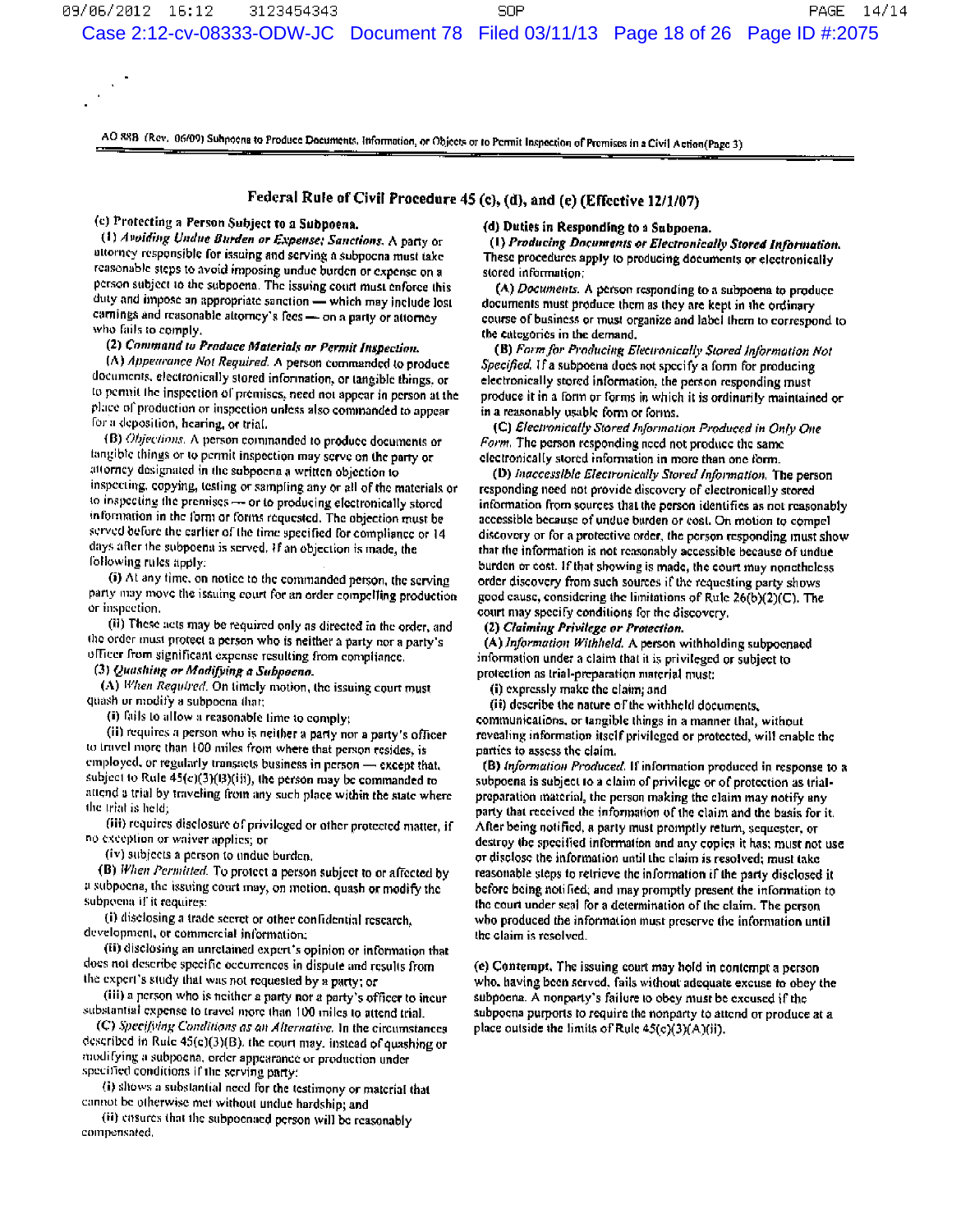Case 2:12-cv-08333-ODW-JC Document 78 Filed 03/11/13 Page 19 of 26 Page ID #:2076

# **EXHIBIT B**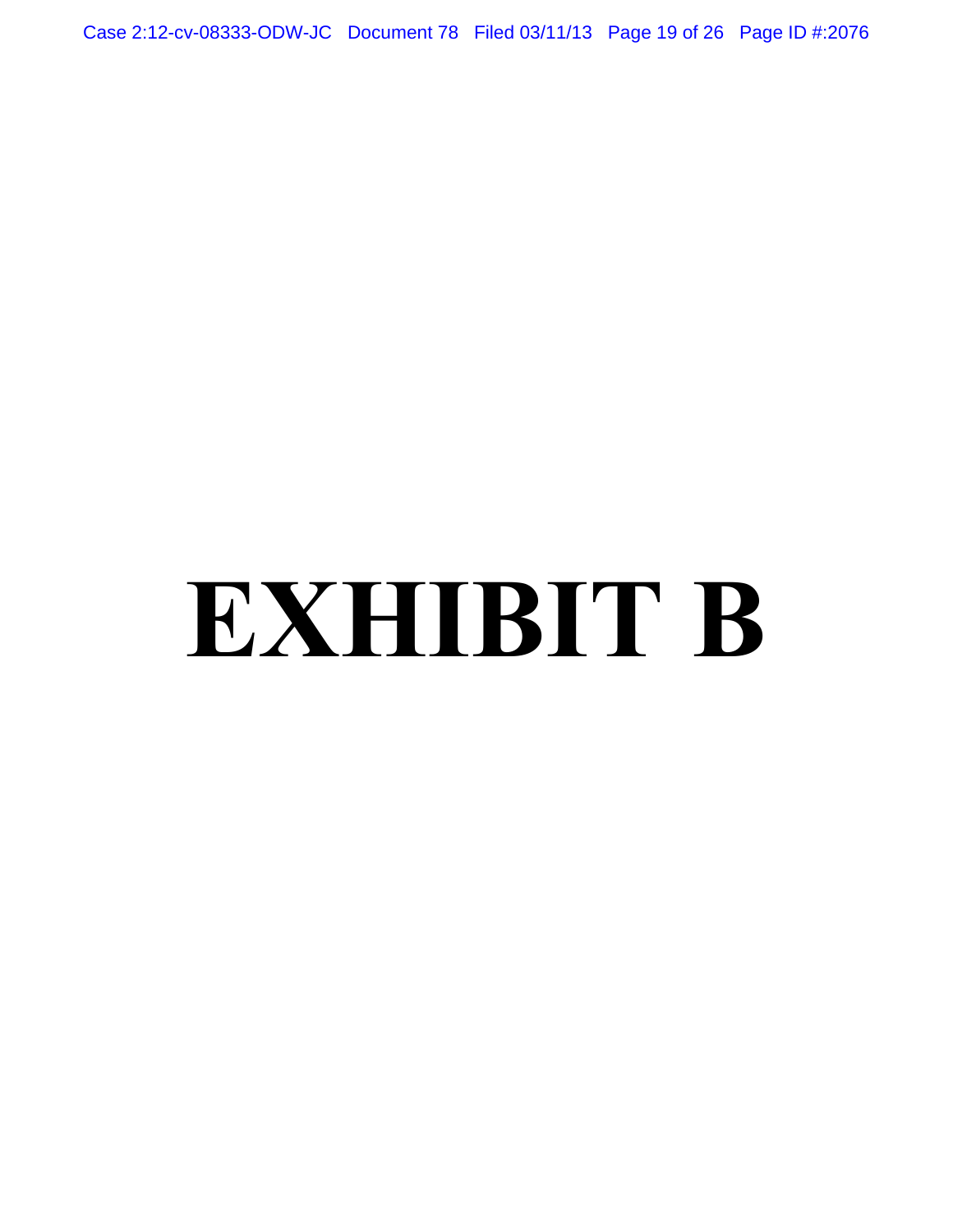**O** CT Corporation

**Service of Process Transmittal** 09/06/2012 CT Log Number 521176122 <u>TTELLE LITTERE DEI DIER HEDE FICHT HEILE DIER DIER HEDE HALD HAT HET HET </u>

TO: Subpoena Processing Verizon Corporate Security<br>2701 South Johnson Street, Custodian of Record, MC: TXD01613<br>San Angelo, TX 76904

#### **Process Served in Illinois** RE:

Verizon Online LLC (Domestic State: DE) FOR:

| ENCLOSED ARE COPIES OF LEGAL PROCESS RECEIVED BY THE STATUTORY AGENT OF THE ABOVE COMPANY AS FOLLOWS: |                                                                                                                                       |  |  |
|-------------------------------------------------------------------------------------------------------|---------------------------------------------------------------------------------------------------------------------------------------|--|--|
| TITLE OF ACTION:                                                                                      | AF Holdings LLC, Pltf. vs. John Doe, Dft. // To: Verizon Online LLC                                                                   |  |  |
| DOCUMENT(5) SERVED:                                                                                   | Letter, Order, Subpoena, Attachment(s)                                                                                                |  |  |
| <b>COURT/AGENCY:</b>                                                                                  | Northern District of Illinois - U.S. District Court - Eastern Division, IL<br>Case # 212CV06636ODWFFM                                 |  |  |
| <b>NATURE OF ACTION:</b>                                                                              | Subpoena - Email Records - Pertaining to IP Address 71.106.57.116                                                                     |  |  |
| ON WHOM PROCESS WAS SERVED:                                                                           | C T Corporation System, Chicago, IL                                                                                                   |  |  |
| DATE AND HOUR OF SERVICE.                                                                             | By Process Server on 09/06/2012 at 11:30                                                                                              |  |  |
| <b>JURISDICTION SERVED:</b>                                                                           | <b>Illinois</b>                                                                                                                       |  |  |
| <b>APPEARANCE OR ANSWER DUE:</b>                                                                      | 10/08/12 at 10:00 a.m.                                                                                                                |  |  |
| ATTORNEY(S) / SENDER(S):                                                                              | Paul Duffy<br>Prenda Law, Inc.<br>161 N. Clark St.<br>Suite 3200<br><b>Chicago, IL 60601</b><br>317-880-9160                          |  |  |
| <b>ACTION ITEMS:</b>                                                                                  | SOP Papers with Transmittal, via Fed Ex 2 Day, 798909833184<br>SOP Papers with Transmittal, via Fax, Subpoena Processing 325-949-6916 |  |  |
| SIGNED:<br>PER:<br><b>ADDRESS:</b><br><b>TELEPHONE:</b>                                               | C T Corporation System<br>Thad DiBartelo<br>208 South LaSalle Street<br>Suite 814<br>Chicago, IL 60604<br>312-345-4336                |  |  |

Page 1 of 1 / LV

Information displayed on this transmittal is for CT Corporation's<br>record keeping purposes only and is provided to the recipient for<br>quick reference. This information does not constitute a legal opinion as to the nature of action, the amount of damages, the<br>answer date, or any information contained in the documents<br>answer date, or any information contained in this documents maries save, we mission in comparison to interpreting said<br>themselves. Recipient is responsible for interpreting said<br>documents and for taking appropriate action. Signatures on<br>certified mall receipts confirm receipt of pa contents.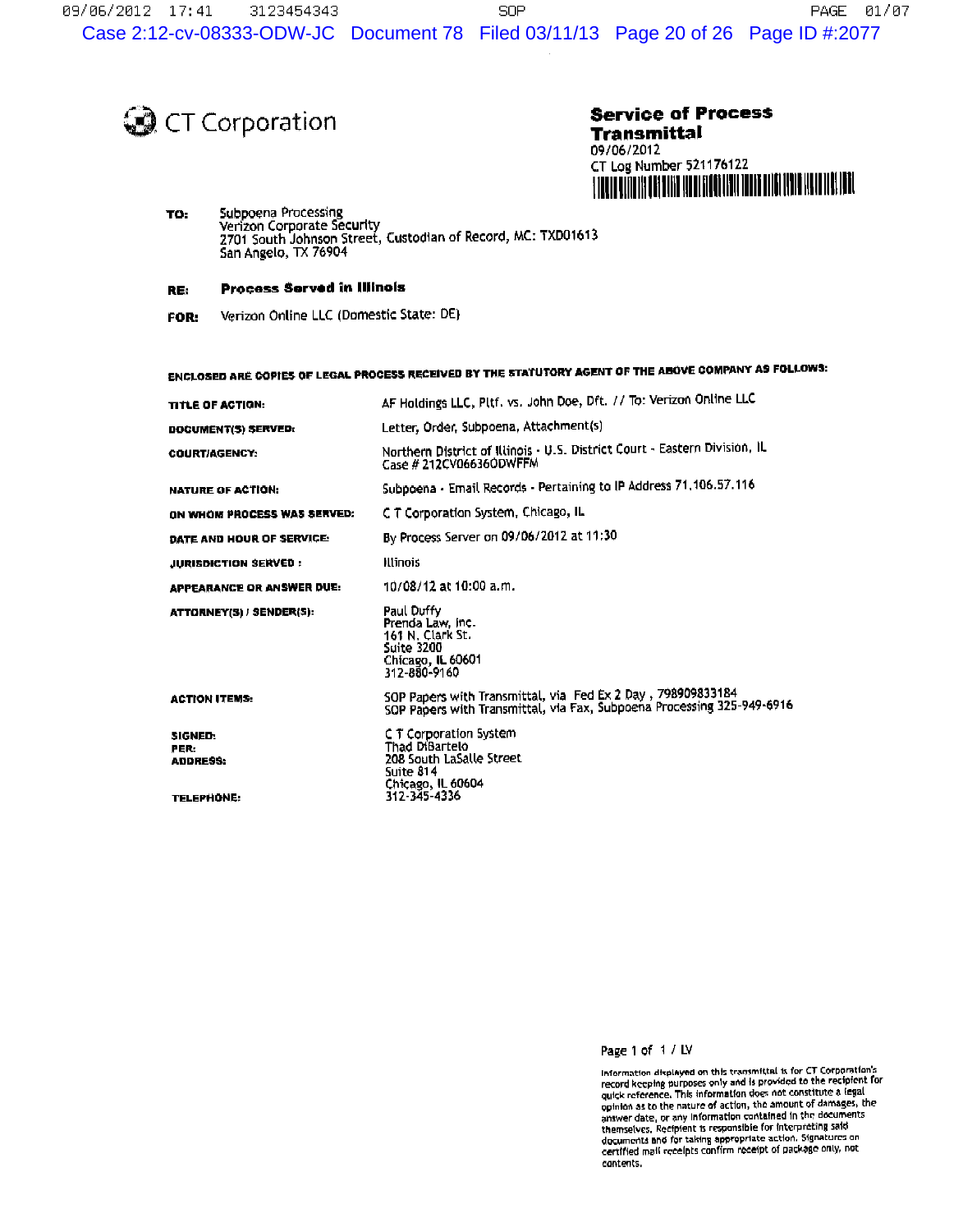

September 5, 2012

# Via Hand Delivery

### AF Holdings LLC v. John Doe Re: 2:12-cv-06636-ODW-FFM

Dear Custodian of Records:

Enclosed, please find a subpoena and attachment issued in the above-referenced matter, which is currently pending in the United States District Court for the Central District of California. Specifically, our client is requesting identifying information with respect to subscriber(s) who were associated with IP addresses controlled by your organization at a given date and time. In our subpoena, we have included the IP address, Time, and Time Zone in our search requests.

We regularly receive requests from Internet Service Providers for electronic copies of the enclosed documents, which we are pleased to fulfill. To receive these documents please e-mail your request to our office at the following e-mail address:

# subpoena@wefightpiracy.com

If you have any other questions or concerns regarding this request please direct them to the above e-mail address or feel free to call our offices directly at (415) 325-5900. We will do everything in our power to minimize the burden imposed on your organization associated with our request.

Sincerely,

Prenda Law Inc. Subpoena Team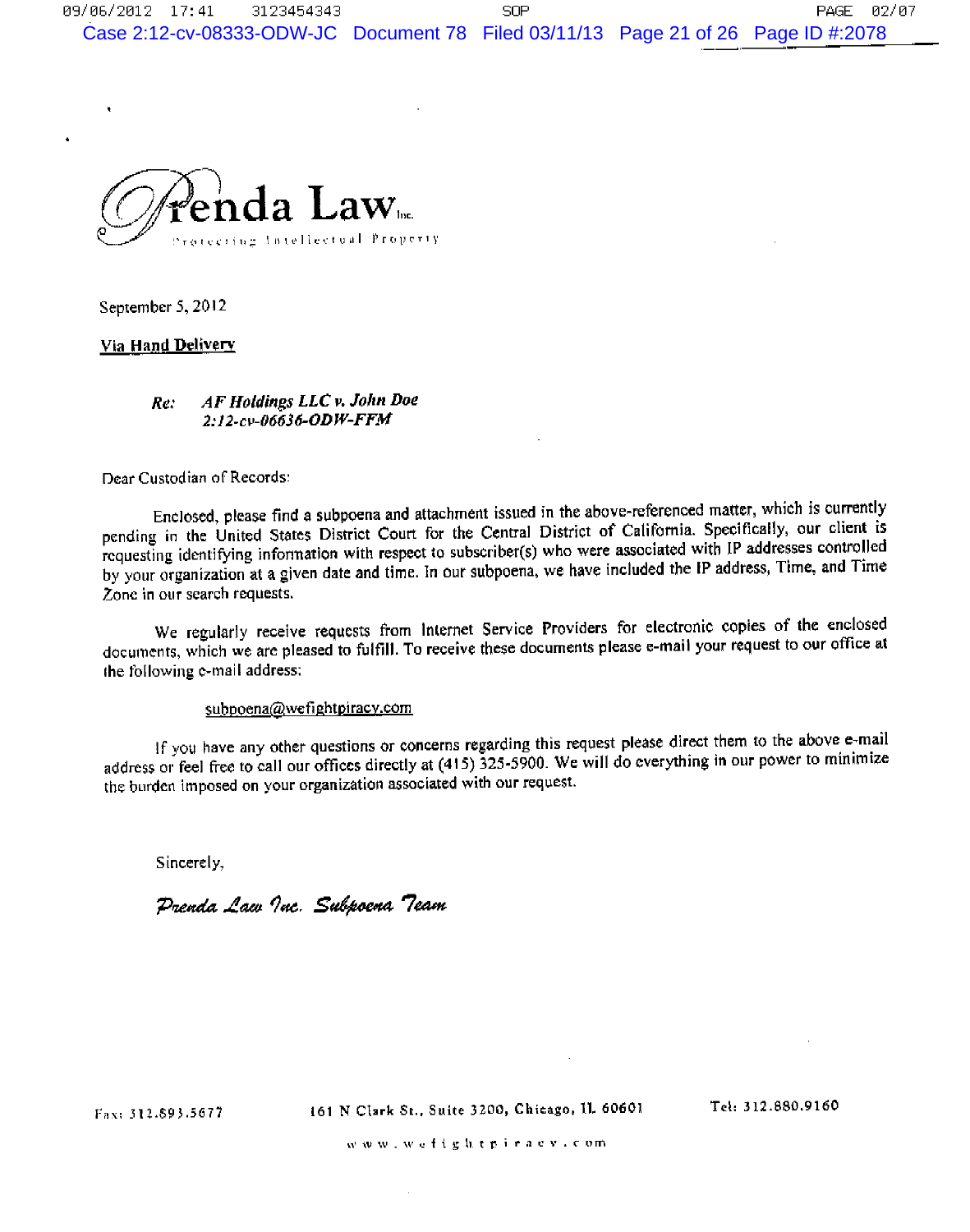$\mathbf{u}^{\mathrm{in}}$ 

 $\Delta$ 

 $\hat{\mathbf{r}}$ 

| $\mathbf{r}$<br>Case            | Filed 09/04/12 Page 1 of 2 Page ID #:76<br>2:12-cv-06636-ODW-FFM Document 11                                                                                                                                                                                                  |  |  |
|---------------------------------|-------------------------------------------------------------------------------------------------------------------------------------------------------------------------------------------------------------------------------------------------------------------------------|--|--|
| L<br>2<br>3<br>4<br>5<br>6<br>7 | Brett L. Gibbs, Esq. (SBN 251000)<br>Of Counsel to Prenda Law Inc.<br>38 Miller Avenue, #263<br>Mill Valley, CA 94941<br>415-325-5900<br>blgibbs@wefightpiracy.com<br>Attorney for Plaintiff<br>IN THE UNITED STATES DISTRICT COURT FOR THE<br>CENTRAL DISTRICT OF CALIFORNIA |  |  |
| 8                               |                                                                                                                                                                                                                                                                               |  |  |
| 9<br>10                         | Case No. 2:12-cv-06636-ODW-FFM<br>AF HOLDINGS LLC,<br>Plaintiff.                                                                                                                                                                                                              |  |  |
| $\mathbf{H}$<br>12<br>13<br>14  | <b>PROPOSED  ORDER GRANTING</b><br>V.<br>AINTIFF'S <i>EX PARTE</i><br><b>APPLICATION FOR LEAVE TO</b><br>JOHN DOE,<br><b>TAKE EXPEDITED DISCOVERY</b><br>Defendant.                                                                                                           |  |  |
| 15<br>16                        | ORDER GRANTING PLAINTIFF'S EX PARTE APPLICATION FOR LEAVE<br>TO TAKE EXPEDITED DISCOVERY                                                                                                                                                                                      |  |  |
| 17                              | The Court has reviewed the Complaint with attached Exhibits, Plaintiff's $Ex$                                                                                                                                                                                                 |  |  |
| 18                              | Parte Application for Leave to Take Expedited Discovery and all the papers filed in                                                                                                                                                                                           |  |  |
| 19                              | connection with the motion, and relevant case law. Accordingly, it is hereby                                                                                                                                                                                                  |  |  |
| 20                              | ORDERED that Plaintiff's Ex Parte Application for Leave to Take Discovery is                                                                                                                                                                                                  |  |  |
| 21                              | GRANTED; it is further                                                                                                                                                                                                                                                        |  |  |
| 22                              | ORDERED that Plaintiff may immediately serve Rule 45 subpoena(s) to                                                                                                                                                                                                           |  |  |
| 23                              | identify John Doe associated with the Internet Protocol ("IP") address listed in the                                                                                                                                                                                          |  |  |
| 24                              | Complaint, limited to the following categories of entities and information:                                                                                                                                                                                                   |  |  |
| 25                              | From Internet Service Provider (ISP) identified in Plaintiff's Ex Parte                                                                                                                                                                                                       |  |  |
| 26                              | Application for Leave to Take Expedited Discovery and any other entity                                                                                                                                                                                                        |  |  |
| 27                              | identified as a provider of Internet services to John Doe in response to a                                                                                                                                                                                                    |  |  |
| 28                              | subpoena or as a result of ongoing BitTorrent activity monitoring:                                                                                                                                                                                                            |  |  |
|                                 |                                                                                                                                                                                                                                                                               |  |  |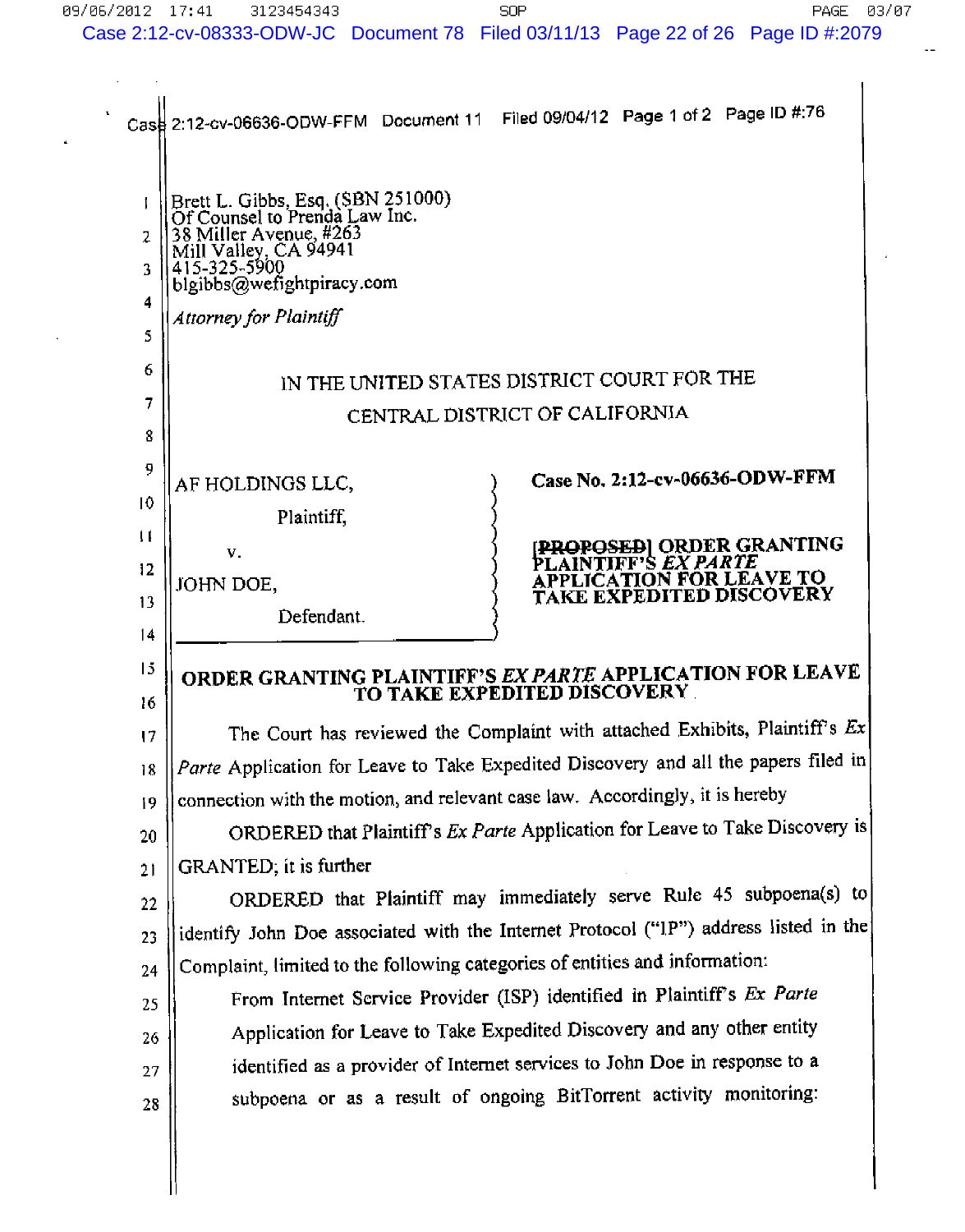2:12-cv-06636-ODW-FFM Document 11 Filed 09/04/12 Page 2 of 2 Page ID #:77 Case

information sufficient to identify John Doe associated with the IP address listed in the Complaint, including name, current (and permanent) address, telephone number, e-mail address, and Media Access Control address; it is further

ORDERED any information disclosed to the Plaintiff in response to a Rule 45 5 subpoena may be used by the Plaintiff solely for the purpose of protecting Plaintiff's 6 rights as set forth in its Complaint; it is further 7

ORDERED that Plaintiff and any entity which receives a subpoena shall confer, 8 if necessary, with respect to the issue of payment for the information requested in the 9 subpoena or for resolution of IP addresses which are not controlled by such entity,  $10$ duplicate IP addresses that resolve to the same individual, other IP addresses that do  $\mathbf{1}$ not provide the name and other information requested of a unique individual, or for  $12$ the entity's internal costs to notify its customers; it is further  $13$ 

ORDERED that any entity which receives a subpoena and elects to charge for  $14$ the costs of production shall provide a billing summary and any cost reports that serve 15 as a basis for such billing summary and any costs claimed by such entity; it is further 16

ORDERED that Plaintiff shall serve a copy of this Order along with any  $|7$ subpoenas issued pursuant to this Order; it is further  $18$ 

ORDERED that if any entity subpoenaed pursuant to this Order wishes to move  $|9$ to quash the subpoena, it must do so before the return date of the subpoena, which 20 shall be 30 days from the date of service; 21

22 23

24

25

26

27

28

1

 $\overline{2}$ 

3 4

> Finally, it is ORDERED that the subpoenaed entity shall preserve any subpoenaed information pending the resolution of any timely-filed motion to quash.

DATED: September 4, 2012

# **/S/ FREDERICK F. MUMM**

United States Magistrate Judge

 $\overline{2}$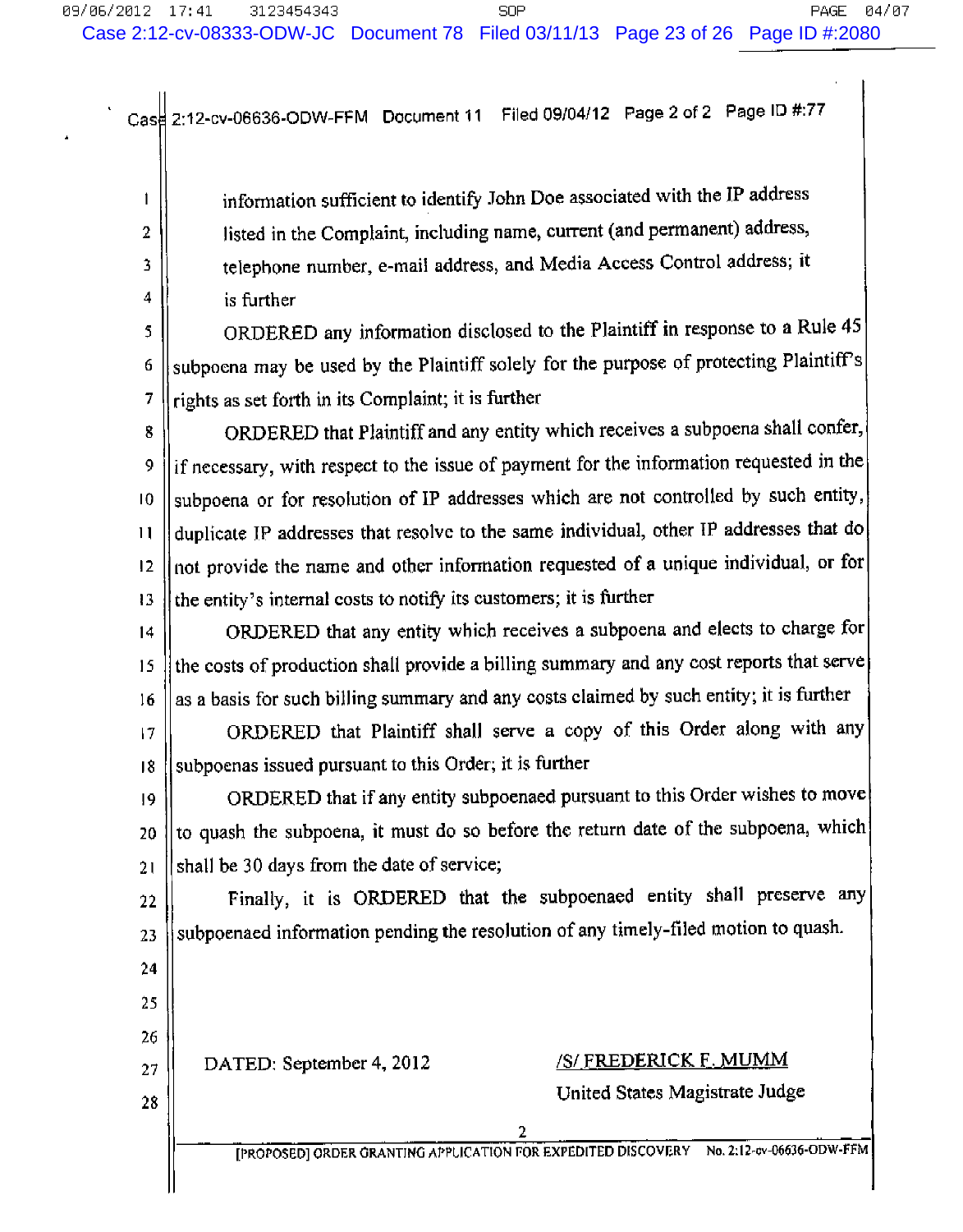AO 88B (Rev. 06/09) Subpoont to Produce Documents, Information, or Objects or to Pennit Inspection of Premises in a Civil Action

# **UNITED STATES DISTRICT COURT**

for the

Northern District of Illinois

| AF HOLDINGS LLC |  |
|-----------------|--|
| Plaintiff       |  |
| v               |  |
| IOHN DOE        |  |

Civil Action No. 2:12-cv-06636-ODW-FFM

f.

(If the action is pending in another district, state where: Central District of California

Delendam

# SUBPOENA TO PRODUCE DOCUMENTS, INFORMATION, OR OBJECTS OR TO PERMIT INSPECTION OF PREMISES IN A CIVIL ACTION

٦

To: Subpoena Compliance/Custodian of Records: Verizon Online LLC c/o C T Corporation System; 208 S. LaSalle St. Ste. 814, Chicago, IL 60604-1101.

₩ Production: YOU ARE COMMANDED to produce at the time, date, and place set forth below the following documents, electronically stored information, or objects, and permit their inspection, copying, testing, or sampling of the material: In accordance with the conditions in the attached order, provide the name, current (and permanent) addresses, telephone numbers, e-mail addresses and Media Access Control addresses of all persons whose IP addresses are listed in the attached spreadsheet. We will be pleased to provide data to you in the most efficient and cost effective format if you let us know what your preferred format is.

| Place: | Prenda Law Inc.            | Date and Time:      |
|--------|----------------------------|---------------------|
|        | 161 N Clark St. Suite 3200 | 10/08/2012 10:00 am |
|        | Chicago, IL 60601          |                     |

 $\Box$  Inspection of Premises: YOU ARE COMMANDED to permit entry onto the designated premises, land, or other property possessed or controlled by you at the time, date, and location set forth below, so that the requesting party may inspect, measure, survey, photograph, test, or sample the property or any designated object or operation on it.

| Place:  |              | _______<br>__________________<br>Date and Time: |
|---------|--------------|-------------------------------------------------|
|         |              |                                                 |
| _______ | .<br>_______ | __________<br>------                            |

The provisions of Fed. R. Civ. P. 45(c), relating to your protection as a person subject to a subpoena, and Rule 45 (d) and (e), relating to your duty to respond to this subpoena and the potential consequences of not doing so, are attached.

Date: \_ \_ 09/05/2012

AF Holdings LLC

**CLERK OF COURT** 

**OR** 

hJ A. fl.

Attorney's signature

Signature of Clerk or Deputy Clerk

The name, address, e-mail, and telephone number of the attorney representing (name of party)

, who issues or requests this subpoena, are:

Paul Duffy, Prenda Law, Inc.; 161 N. Clark St. Suite 3200, Chicago IL 60601; paduffy@wefightpiracy.com; (415) 325-5900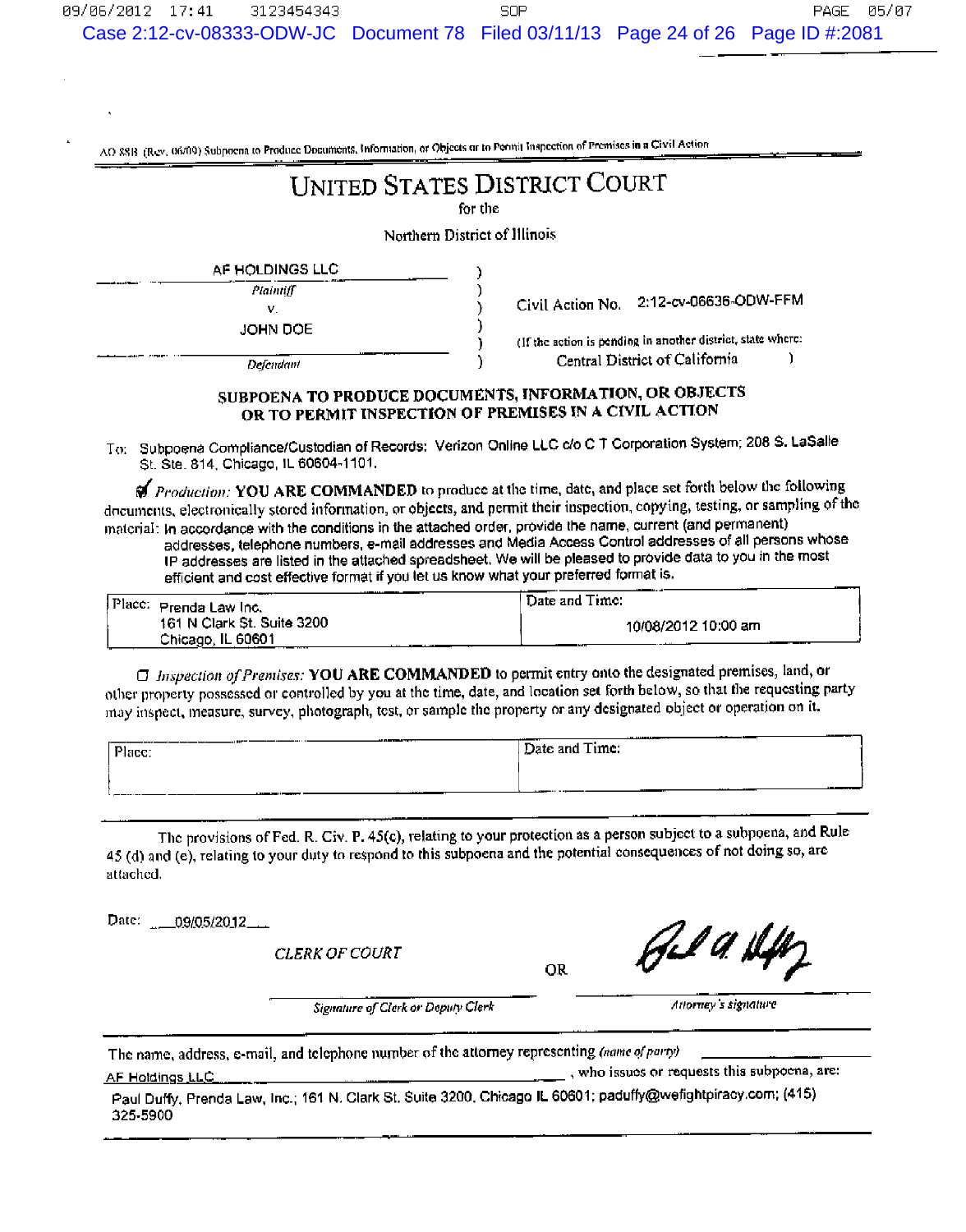# SUBPOENA ATTACHMENT

 $\sim$  $\epsilon$ 

 $\mathcal{A}$ 

 $\ddot{\phantom{1}}$ 

The times listed below are in Coordinated Universal Time (UTC)

| Address        | <b>Nate/Time (UTC)</b> |
|----------------|------------------------|
| 171.106.57.116 | 2012-07-09 20:55:12    |

 $\sim$